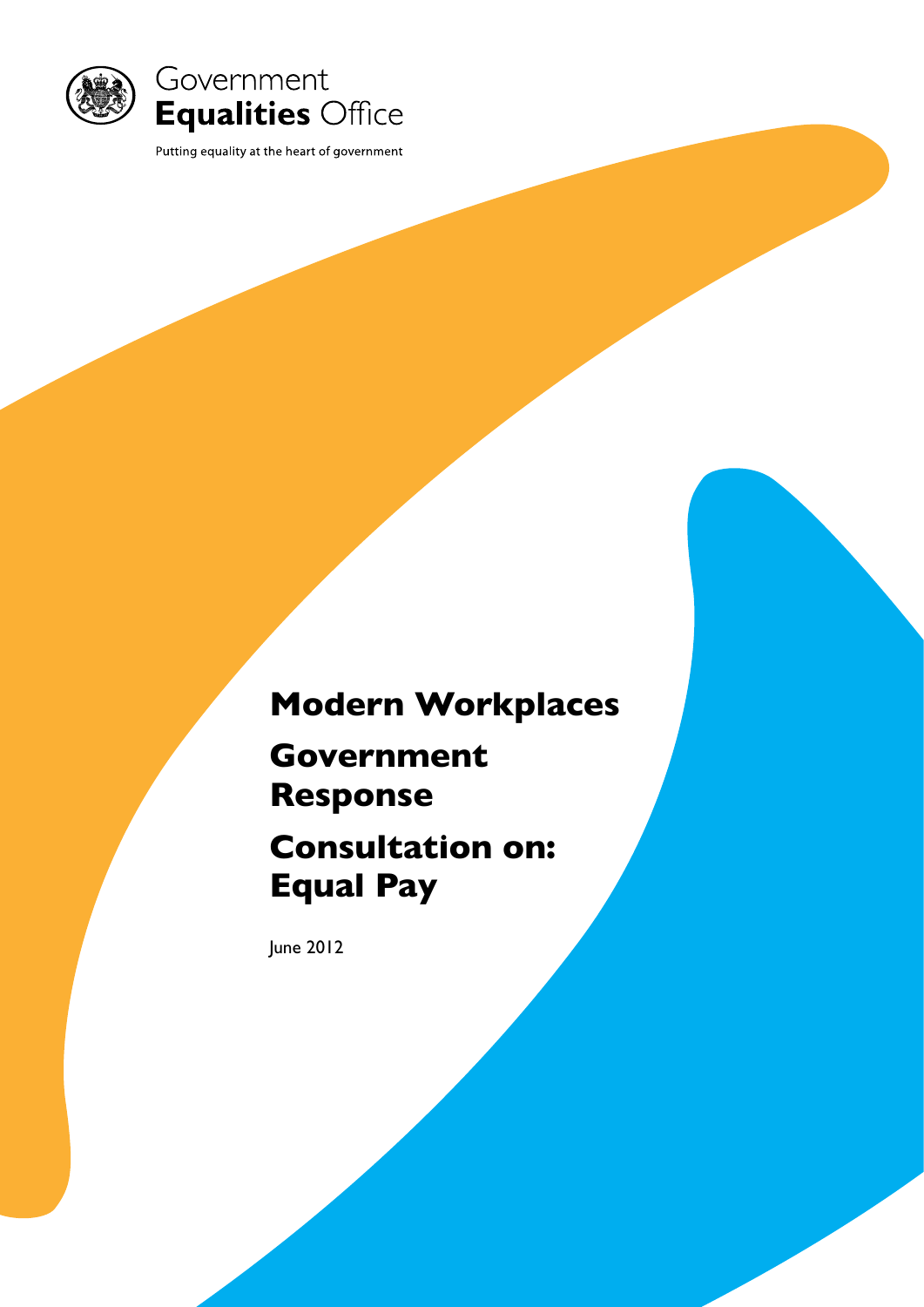### **Contents**

| Foreword                    | 3  |
|-----------------------------|----|
| <b>Executive Summary</b>    | 5  |
| <b>Background</b>           |    |
| <b>Consultation Process</b> | 8  |
| Analysis of responses       | 10 |

### Annexes

| A. Summary of consultation questions |  |
|--------------------------------------|--|
| B. Schedule of questions             |  |
| C. List of respondents               |  |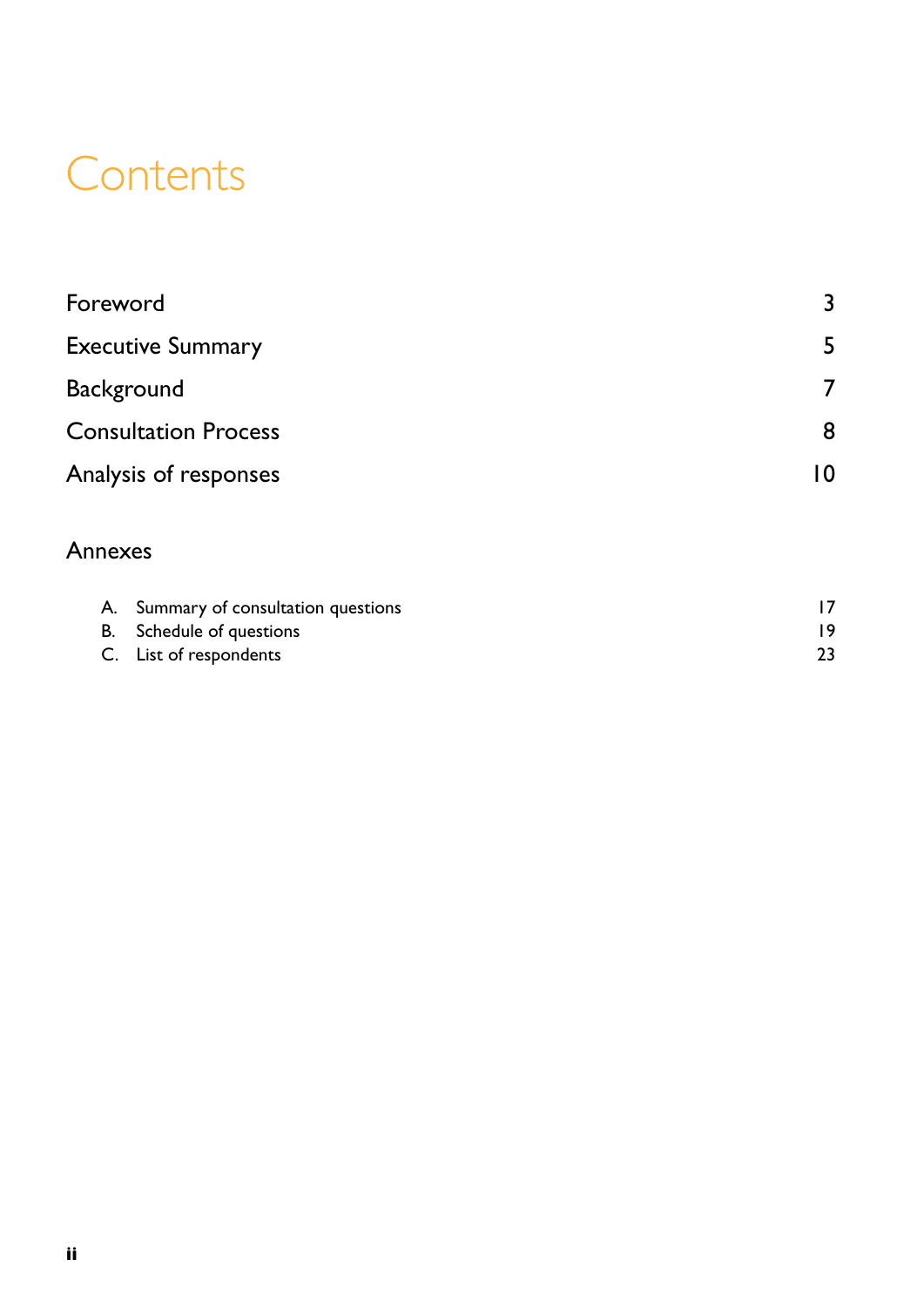### Foreword

This Government is committed to promoting equality of opportunity and building a fairer society for all. People doing the same work should receive the same pay regardless of their gender; this is a basic principle of a fair workplace. Yet despite Equal Pay legislation being in place for decades, the pay gap between men and women stubbornly persists.

In 'The Coalition: our programme for government', we gave an undertaking to promote equal pay and to implement a range of measures to end discrimination in the workplace. At the heart of this approach is the firm belief that it's best to work with businesses, not against them. By helping companies see the business benefits, we have been encouraging firms to make good use of women's talents and to reward them appropriately. From encouraging women to set up their own businesses to helping them secure a place on the board, our light-touch, non-legislative approach to workplace equality marks a stark contrast to the past. This approach is already bearing fruit. For example, an ever-growing number of our leading businesses and charities are participating in 'Think, Act, Report' – a voluntary initiative dedicated to supporting women in the workplace and encouraging greater pay transparency. We strongly believe that light-touch approaches of this kind are the best way to encourage most employers to deal with the complex causes of unequal pay.

But it is also right to take strong action in the few cases where employers have been shown to have breached the law. So in the Modern Workplaces Consultation, we set out the Government's proposal to give Employment Tribunals the power to impose pay audits on employers who are found to have discriminated because of gender in pay matters. We are grateful to everyone who contributed their view and suggestions.

In this response to that consultation, we set out our findings and conclusions. We have decided to go ahead with our proposal to allow Tribunals to impose pay audits on those who have broken the law. This change will have no impact on the overwhelming majority of businesses. But in those rare cases where a breach is shown, it will ensure that those employers look at their pay structures in detail to avoid breaking the law again.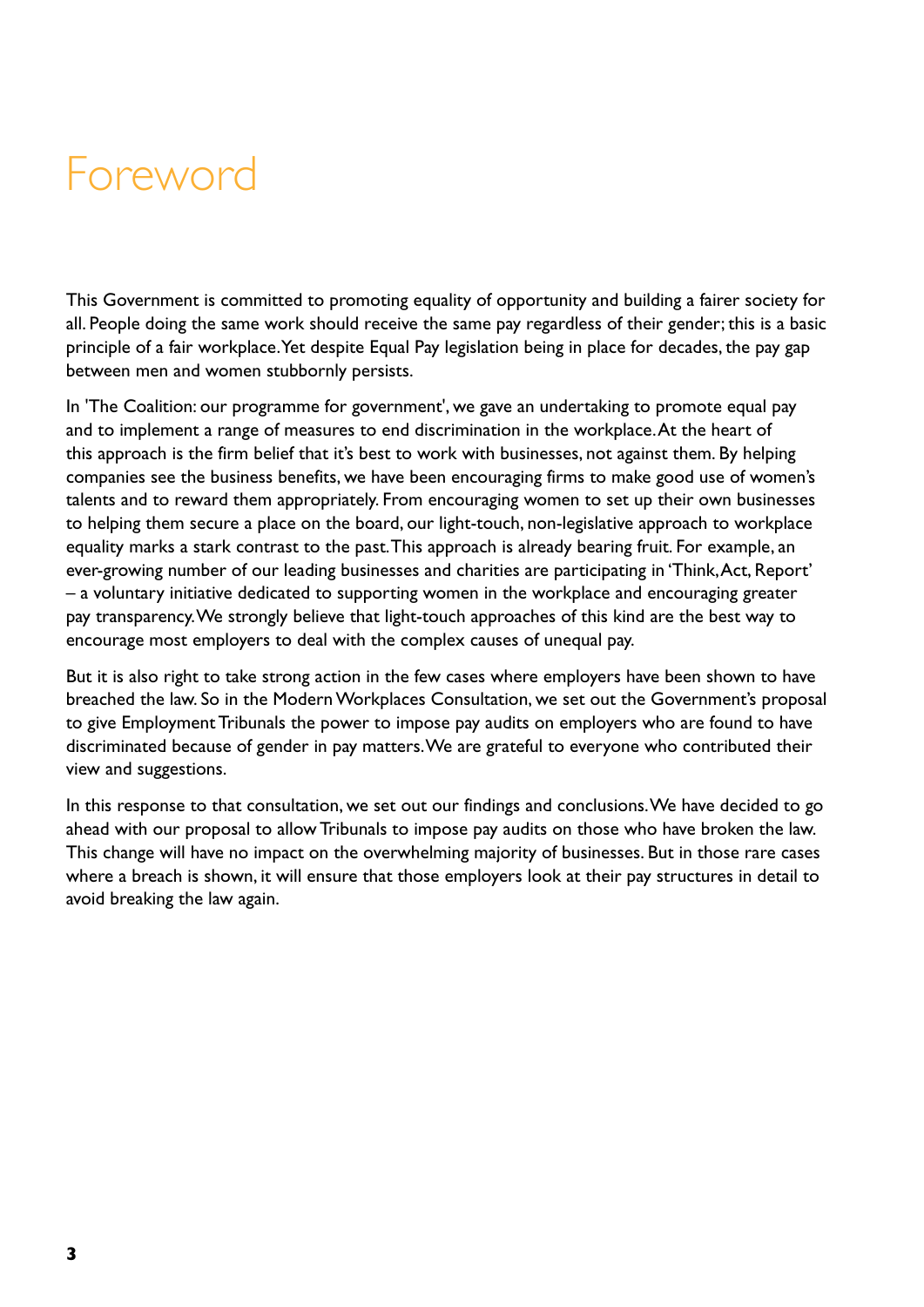In the light of the responses we received to the consultation, we have developed our proposals further. For example, we have decided that, initially, audits should not apply to micro businesses. We also recognise that the practical details need to be developed with care and in collaboration with business. So we will seek further views when we consult - as planned - on the content of the pay audit and publication requirements. We will also work closely with all interested parties as we prepare the underpinning primary legislation.

We are determined to put an end to unfair differences in the way women and men are paid. We believe this proposal is a valuable addition to the mainly-voluntary path we are taking by providing strong sanctions for those very few employers who do not see that pay discrimination has no place in British business.



Rt Hon Theresa May MP Secretary of State for Home Office and Minister for Women and Equalities



Lynne Featherstone MP Minister for Equalities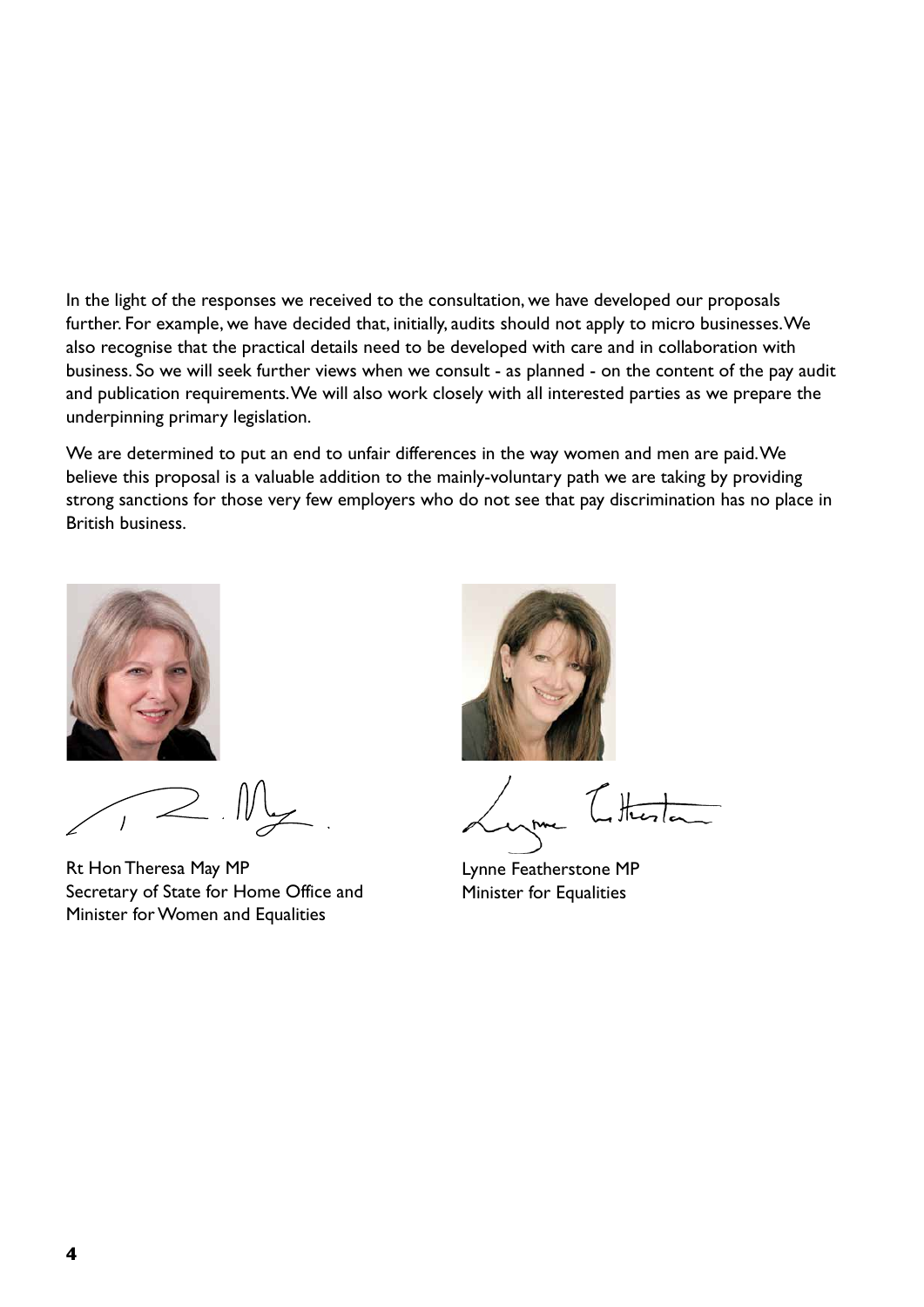### Executive summary

#### **Why tackle the gender pay gap?**

- The gender pay gap is the difference between male and female earnings. More than 35 years after the introduction of the Equal Pay Act 1970 which contained provisions aimed at ensuring equal treatment between men and women in terms of pay and conditions of employment, UK employees are still experiencing significant disparity in men's and women's remuneration for performing work of equal value.
- The causes of the gender pay gap are complex and generally a consequence of a variety of factors such as fair access to jobs; pay differentials between low and medium-skilled occupations; levels of full-time work/part-time work in certain occupations; occupational segmentation (i.e. certain occupations are dominated either by men or women); local, national or geographical location of occupations; and opportunities for progression.
- The majority of employers do their utmost to pay their employees fairly. Not all, however, have a systematic approach, and there is still an unacceptable gender pay gap. The proposal to give Tribunals power to impose pay audits in certain relatively rare cases is clearly a step in the right direction in our commitment to promote equal pay between men and women workers in the UK.
- To help develop the proposals to use pay audits to tackle the gender pay gap, the Government commissioned Incomes Data Services (IDS) to examine a sample of equal pay claims brought to the Tribunals to identify any indications from those cases that a pay audit order might have been useful. This research report suggests that there is evidence that in some cases an audit requirement placed on the employer would be useful to ensure pay inequality does not continue in that employment. The report will be published on the Home Office Website <http://homeoffice.gov.uk/equalities/>.
- Alongside the consultation responses, this research has helped the Government to identify some key issues relating to pay audit requirements.

#### **Modern Workplaces – Government Response**

- The Modern Workplaces consultation was published on the 16 May 2011, and ran for 12 weeks. The consultation included questions on Flexible Parental Leave; Flexible Working; Working Time and Equal Pay. This response focuses on the Equal Pay aspect of the consultation. The response to the Flexible Working and Flexible Parental Leave elements of the Modern Workplaces consultation will be published by the Department for Business, Innovation and Skills in due course.
- The Equal Pay section of the Modern Workplaces consultation received 116 responses 36 (31%) from individuals, 15 (12.9%) from business representative organisations and trade bodies, 11 (9.4%) from Trade Unions and Staff Associations, 11 (9.4%) from Charitable and Social Enterprise organisations, and the remainder from local government, central government, legal representatives and others.
- Generally, respondents agreed that there were problems within both public and private sectors in relation to transparency of gender pay gaps. In spite of this agreement, respondents had differing opinions about the effectiveness of using 'pay audits' to address gender pay gaps, the exact nature of pay audit requirements and the likely effectiveness of the proposal.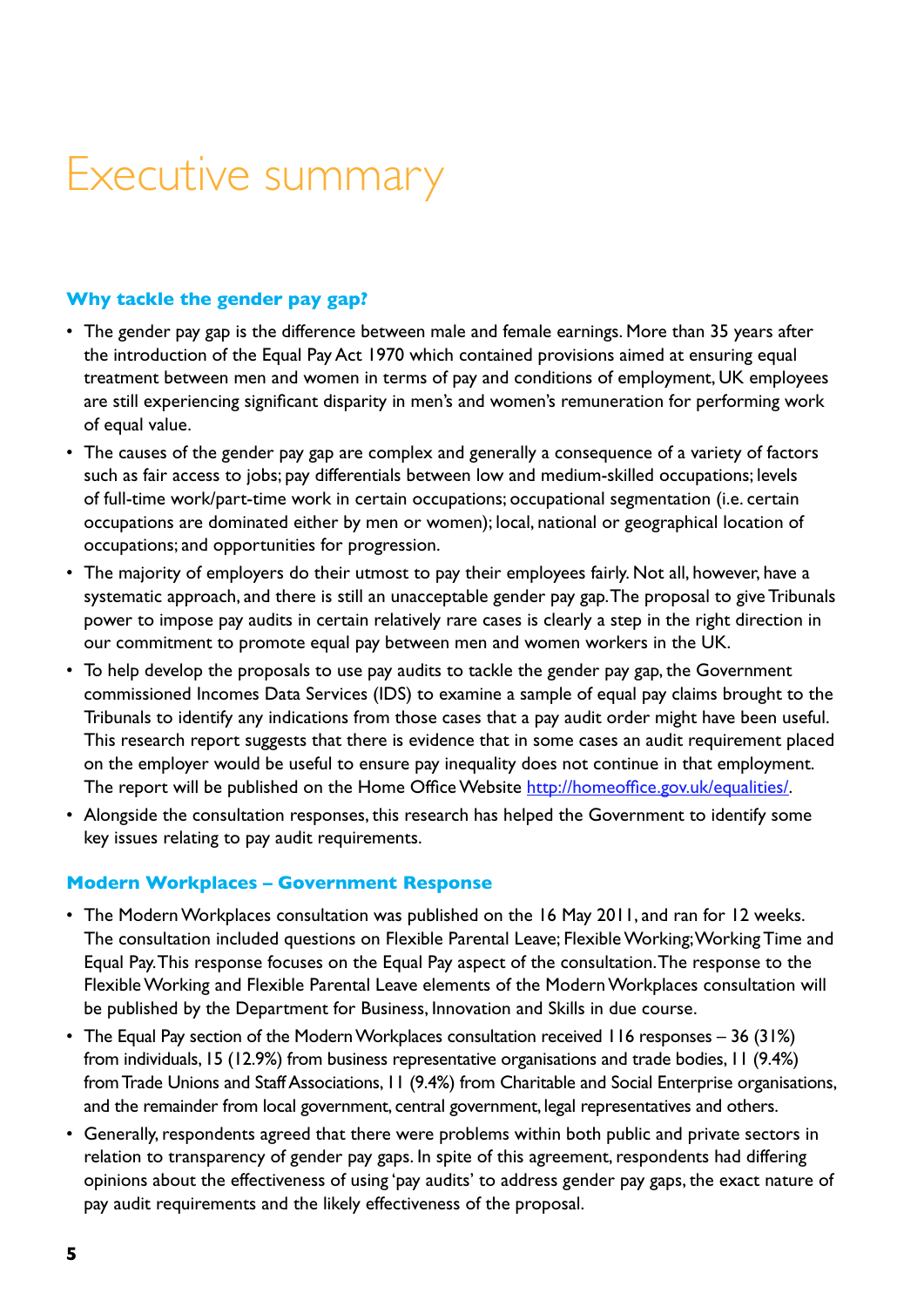• A summary of the feedback to the proposals set out in the consultation, which included some acute suggestions and raised some practical issues in relation to effective enforcement of pay audits, is set out in the ensuing pages.

#### **Summary of Policy Intention**

- Following analysis of the feedback, the Government has decided to proceed with the proposal to give Employment Tribunals power to impose pay audits on employers who are found to have discriminated because of sex in contractual or non-contractual pay matters.
- These proposals will mean an Employment Tribunal which finds that an employer has discriminated on grounds of sex in contractual or non-contractual pay will be obliged to order the employer to conduct a pay audit where it considers there may be continuing or likely discrimination, unless an audit has been completed in the last three years, the employer has transparent pay practices or the employer can show a good reason why it would not be useful. Micro businesses will initially be exempt from the proposals. Whilst the number of cases expected per year is very low this is an important power and will contribute to the Government's commitment to promote equal pay and to act against discrimination in the workplace.
- As suggested in the consultation document, the Government intends to carry out a second consultation to seek views on the exact contents of pay audits and publication requirements, and to consider other issues raised by the consultation, before legislation is brought into force.

#### **Non legislative measures**

- The Government will continue to engage in collaborative action with local government, private companies, charities and other organisations on the factors that contribute to gender pay gaps in order to help build a fairer society.
- The 'Think, Act, Report' Framework is a voluntary initiative that was launched in September 2011 to encourage private and voluntary sector organisations with 150 or more employees to be more open about how they are helping women overcome barriers in the workplace. The framework was developed with leading business organisations, HR practitioners, employee representatives and others. Many leading companies such as Tesco, Unilever, Eversheds and BT have already signed up. It encourages companies to report on a range of indicators including:
	- − Measures related to representation, composition and structure of the workforce by gender; and
	- − Measures that directly capture the pay differences between men and women, including measures capturing wider pay, reward and benefits differentials.

The Government is intending to review the process annually with the first progress report to be published in September 2012. Details can be found at [www.homeoffice.gov.uk/publications/](www.homeoffice.gov.uk/publications/equalities/womens-equality/gender-equality-reporting/think-act-report-framework) [equalities/womens-equality/gender-equality-reporting/think-act-report-framework.](www.homeoffice.gov.uk/publications/equalities/womens-equality/gender-equality-reporting/think-act-report-framework)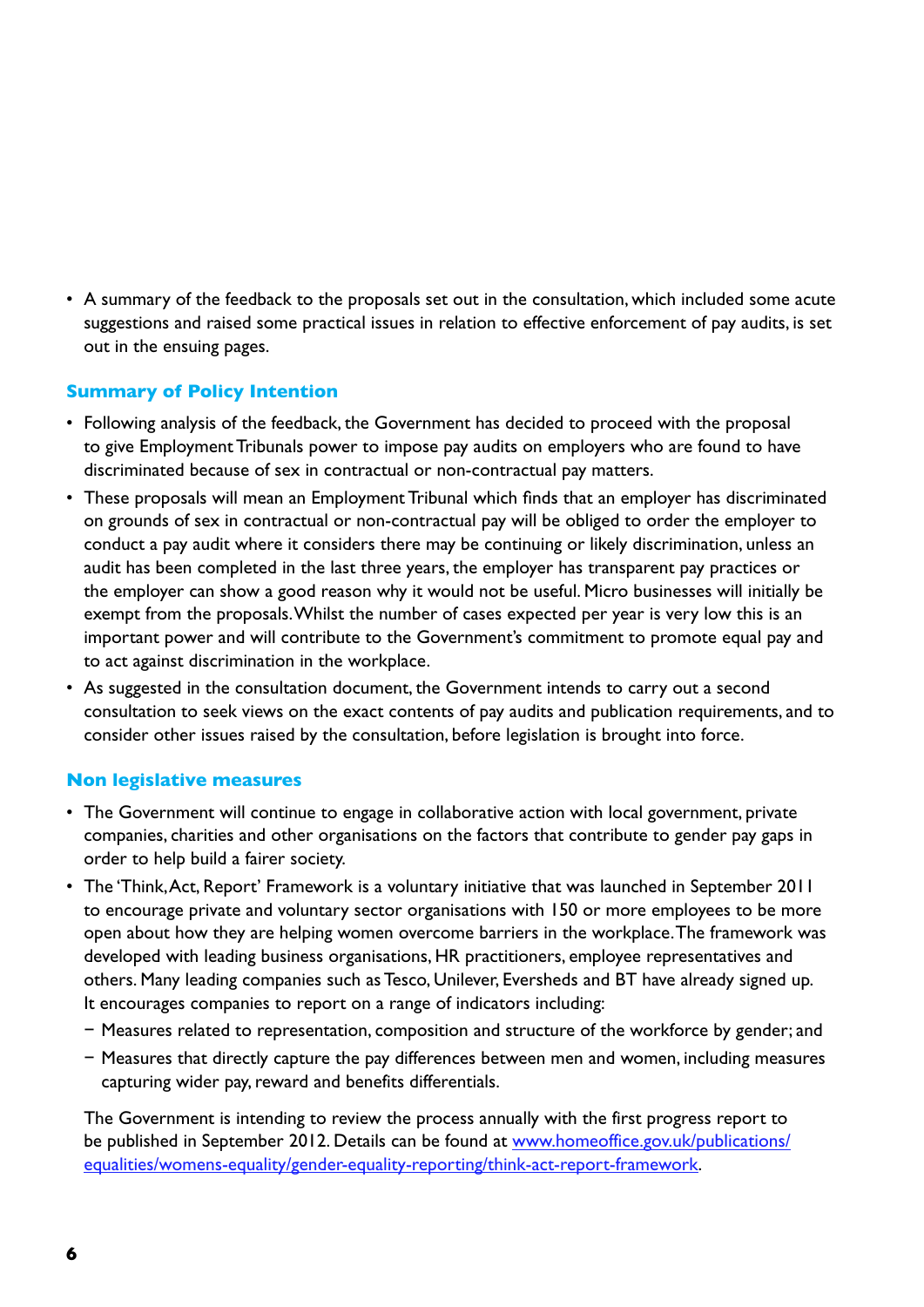# **Background**

- Equal Pay provisions were originally introduced in the Equal Pay Act 1970 (EqPA), which together with the Sex Discrimination Act 1975, prohibited less favourable treatment between men and women in terms of pay and conditions of employment. The EqPA came into force on 29 December 1975.
- The effect of these provisions was broadly replicated under a new heading Equality of Terms in Part 5 Chapter 3 of the Equality Act 2010 (the Act) which is intended to achieve pay equality between men and women. This section includes provisions relating specifically to equal pay between men and women doing equal work; like work; work rated the same; or work of equal value, where both sexes work for the same employer. This Chapter of the Act can be found at ([www.legislation.gov.uk/ukpga/2010/15/part/5/chapter/3\)](www.legislation.gov.uk/ukpga/2010/15/part/5/chapter/3).
- Despite the equal pay legislation there is still a significant gender pay gap and more needs to be done to ensure that the equal pay legislation is as effective as possible.
- The Government made a commitment in the 'Coalition Programme for Government' to promote equal pay and to take a range of measures to end pay discrimination in the workplace. The Home Office, together with the Department for Business Innovation and Skills (BIS) consulted on a range of proposals, including the proposal to impose pay audits as outlined in the Modern Workplaces Consultation. The Government intends to introduce legislation relating specifically to equal pay audits when the Parliamentary timetable allows.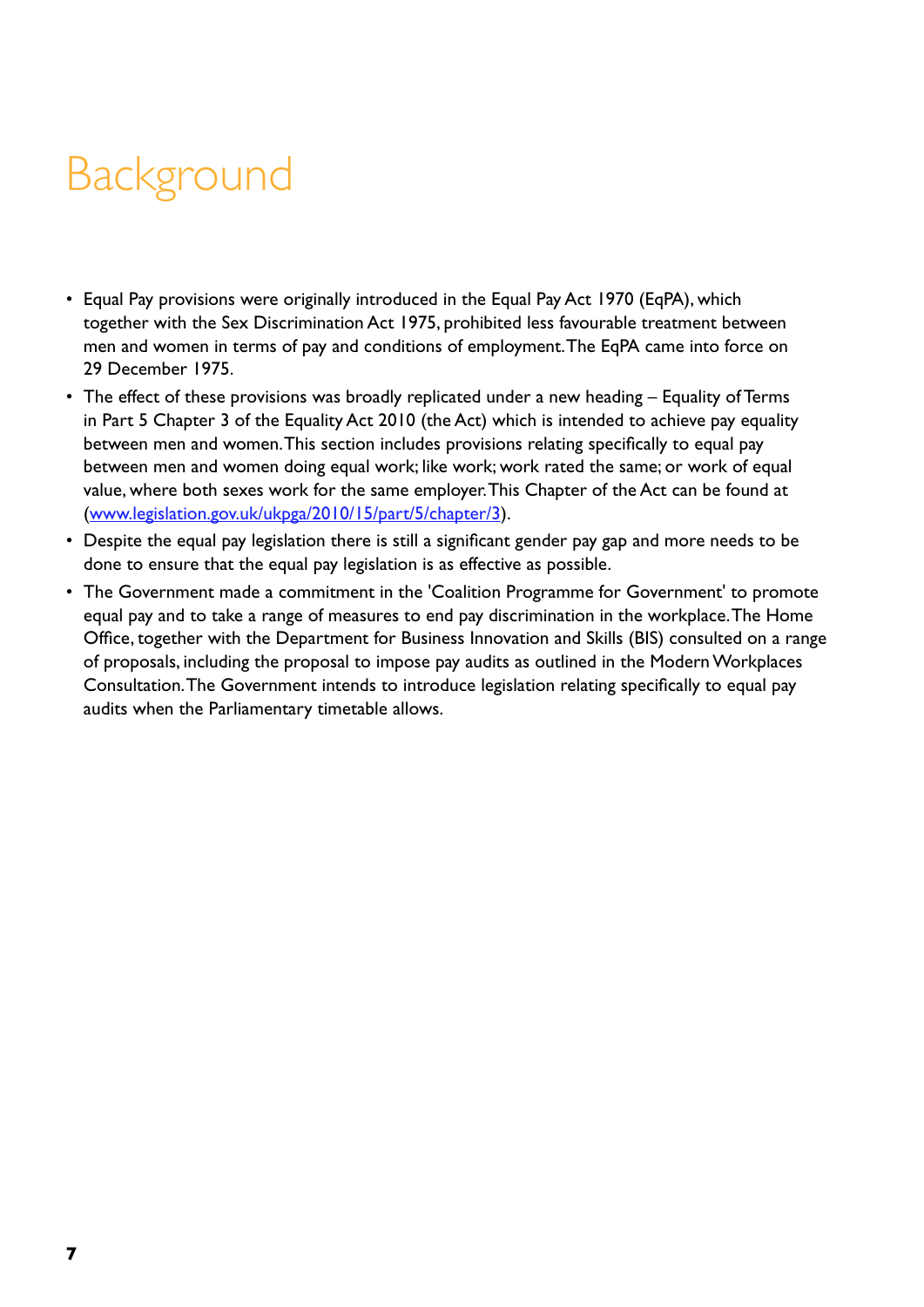### Consultation process

- The Department for Business Innovation and Skills published the Modern Workplaces consultation document and accompanying Impact Assessments on 16 May 2011. The consultation set out the Government's proposals to implement the Coalition Agreement commitments to extend flexible working rights to all employees; develop a system of flexible parental leave; and promote equal pay. The consultation also included proposals to amend the Working Time Regulations affecting the interaction of annual leave with sick leave and family-friendly leave in the light of recent EU court judgments.
- The consultation document was sent to a range of relevant stakeholders and posted on the BIS website. The consultation period ran for 12 weeks and closed on 8 August 2011. This document sets out the Government's formal responses to the comments received in the consultation on proposals to give Employment Tribunals the power to impose pay audits on employers who are found to have discriminated because of sex on pay. The Government is grateful to all respondents for their contributions during the consultation process.
- Responses were received through the online survey at Survey Monkey or via the Modern Workplaces consultation mailbox. Electronic copies of the consultation papers were made available via the BIS website, and during the consultation period the consultation webpage received 4,193 unique visits.

#### **Engagement with stakeholders**

- As part of the consultation process officials from the Home Office have engaged in a range of consultation meetings with key stakeholders. This was to canvass views around a wide range of issues relating to the Modern Workplace agenda, particularly equal pay audits and to help inform policy development. Some of the organisations involved in key engagement activities include representative organisations such as the British Chambers of Commerce, the CBI, the Engineering Employers Federation, and a number of Trades Unions.
- Electronic copies of the original responses, where the respondent is willing to be identified, are available on request. Please contact David Ware or Evelyne Doh at the Home Office via [public.enquiries@homeoffice.gsi.gov.uk](mailto:public.enquiries%40homeoffice.gsi.gov.uk?subject=) for further information.
- The Department is grateful to all the respondents for their time and has considered all of the comments and suggestions received. There were 116 responses to the consultation from a broad spectrum of interested parties.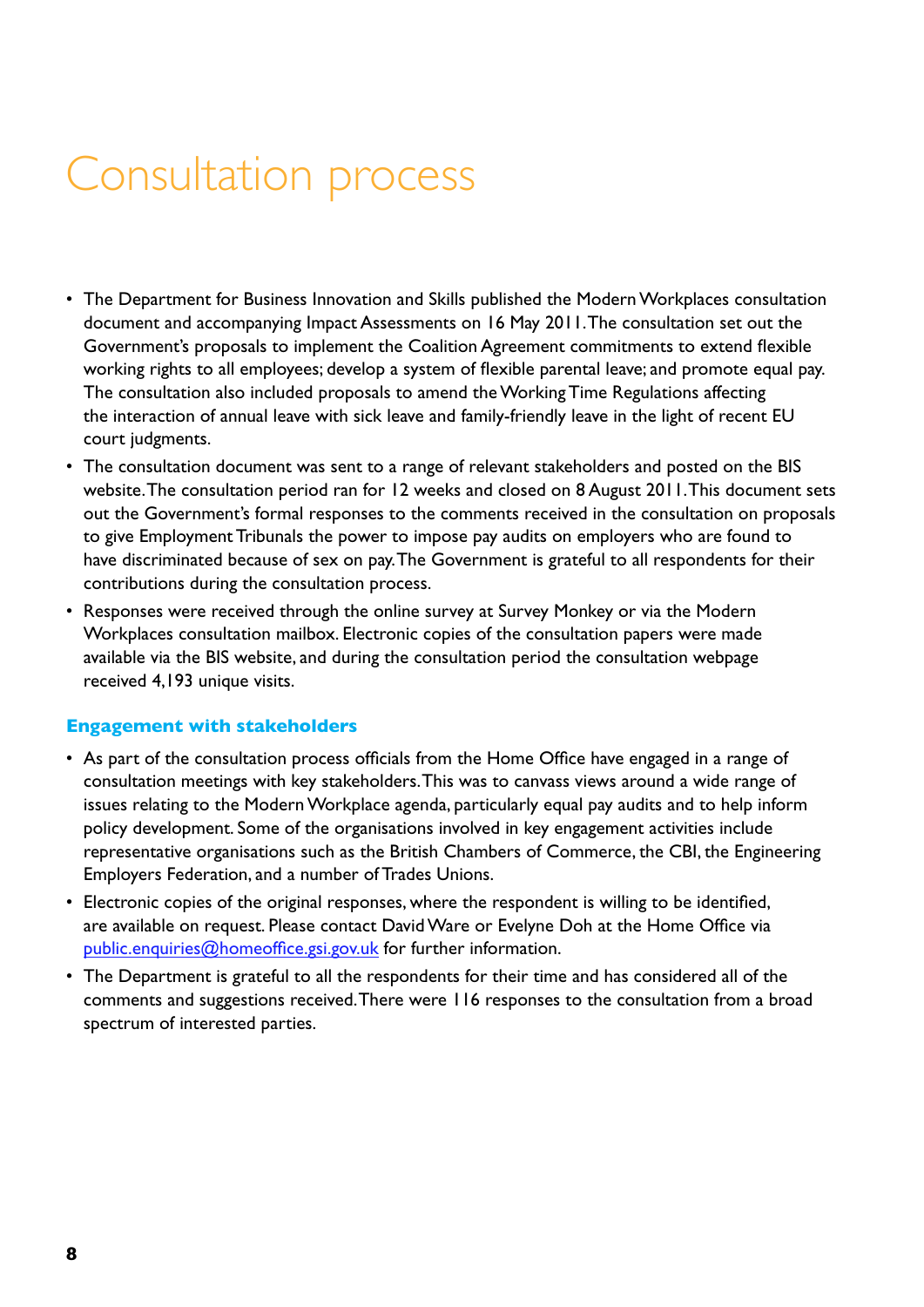The table below provides a comprehensive break down of written responses by type of responding organisation:

| <b>Business representative</b><br>Organisation / Trade body | 15             | 12.9% |
|-------------------------------------------------------------|----------------|-------|
| Legal representative                                        | 6              | 5.1%  |
| Trade union or staff association                            | П              | 9.4%  |
| Micro business (up to 9 staff)                              | 2              | 1.7%  |
| Small business (10-49 staff)                                | 3              | 2.5%  |
| Large business (over 250 staff)                             | $\overline{2}$ | 10.3% |
| <b>Individual</b>                                           | 36             | 31%   |
| <b>Local Government</b>                                     | 8              | 6.8%  |
| Charity or social enterprise                                | П              | 9.4%  |
| Central Government (Public Sector)                          | 4              | 3.4%  |
| <b>Professional Body</b>                                    | 3              | 2.5%  |
| Other                                                       | 5              | 4.3%  |
| <b>TOTAL</b>                                                | I 16           |       |

#### **Table 1: Break down of responses by type of organisation**

A list of respondents is attached at Annex C. This excludes individual respondents and those who specifically asked to be excluded.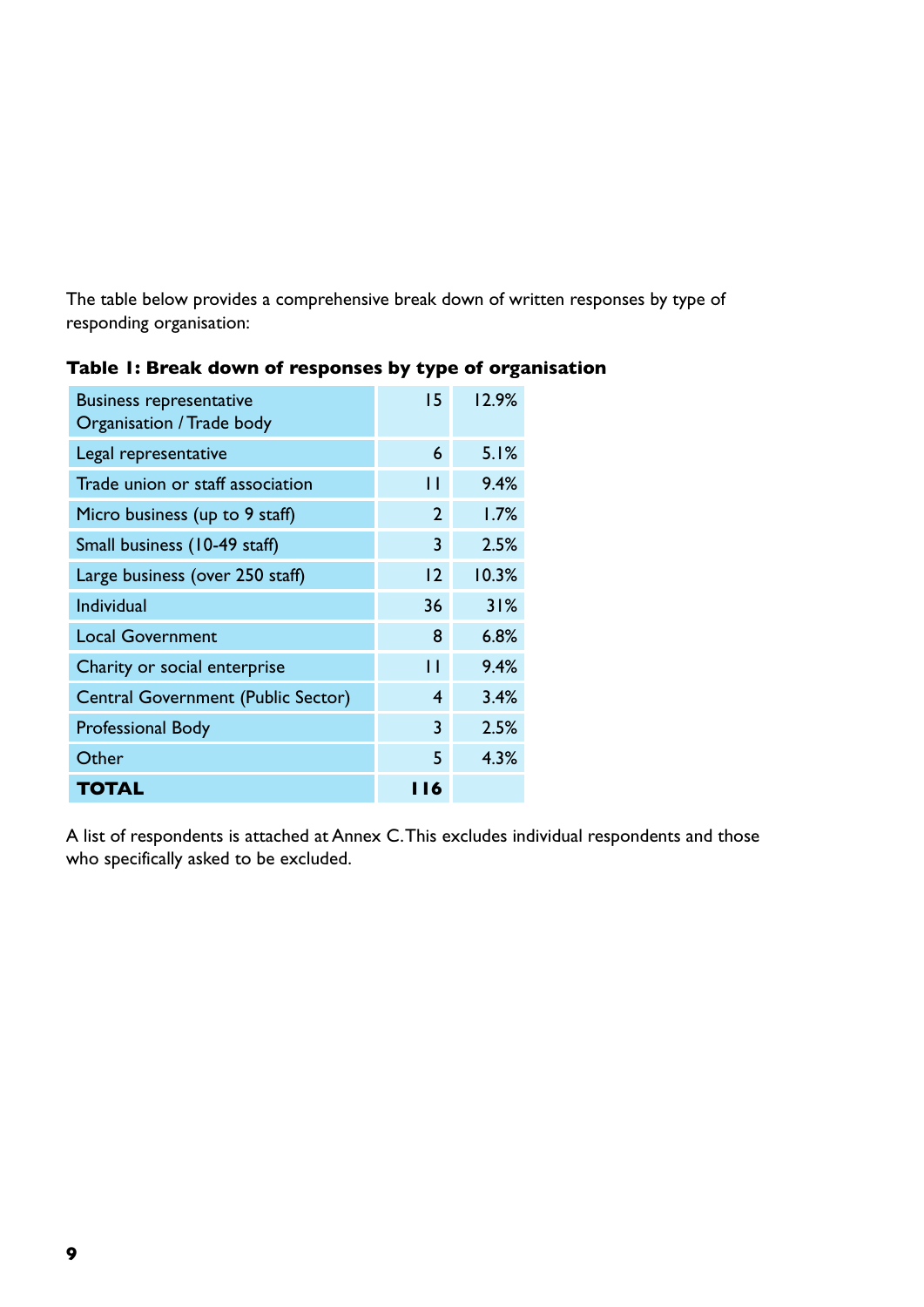### Analysis of responses and government response

• The consultation document sought the views of stakeholders on proposals to give Employment Tribunals power to impose pay audits on employers who are found to have discriminated on pay. This section sets out the analysis of the responses received to each of the issues raised in the consultation document, and how the Government intends to respond in line with its commitment to promote equal pay between men and women.

#### **The principle of transparency in pay audits (Qs 46-47):**

#### **Summary of responses**

- 1. Respondents generally supported the principle that greater transparency is required where an employer has been found to have breached the law. They suggested that transparency is better as a preventative rather than a reactive lever, and that government efforts would be better directed at improving compliance and good practice with a view to preventing cases rather than reacting to them. However, some who supported transparency made clear that the proposal appeared disproportionate and unlikely to be effective, while others suggested that audits should be conducted as a matter of course by all or larger employers to help identify the extent of any unjustifiable discrimination in the pay system, and to take action to put matters right.
- 2. Opponents of the principle, including some legal representatives, suggested that the fact that a single case has been lost is not necessarily indicative of systemic discrimination, a lack of transparency in pay structure, or that the pay system across an entire workforce is unequal. The main argument put forward by supporters of transparency was that while there is no robust evidence of serial offenders, it is more than likely that in an organisation where there has been a successful case, there are likely to be others, and requiring employers to audit the pay of all other employees seems a reasonable remedy and may prevent further action in the future.

#### **Government response**

3. Following the consultation, the Government is convinced that greater transparency is required where employers have been found to have breached the law. The Government is committed to supporting voluntary action by employers on gender pay, and the Home Secretary launched a business-led voluntary approach to equality reporting, 'Think, Act, Report' on 14th September 2011. The Government believes that employers who give the necessary thought to their own position through this voluntary approach are not likely to lose equal pay cases. But our research, and the consultation responses suggest that in those rare cases in which employers do not give sufficient thought to their own pay structures, and so lose cases at tribunal, intervention to require them to give thorough consideration to their pay systems is justified. The Government has taken account of the likely impact of the proposal on the number of employers settling cases, and noted the practical issues around the imposition of audits. The Government will cover this issue in a further consultation, as was proposed in the Modern Workplaces document. This will give the industry and key stakeholders the opportunity to further consider and comment on a range of measures on how to achieve transparency and how to work out the issues of details.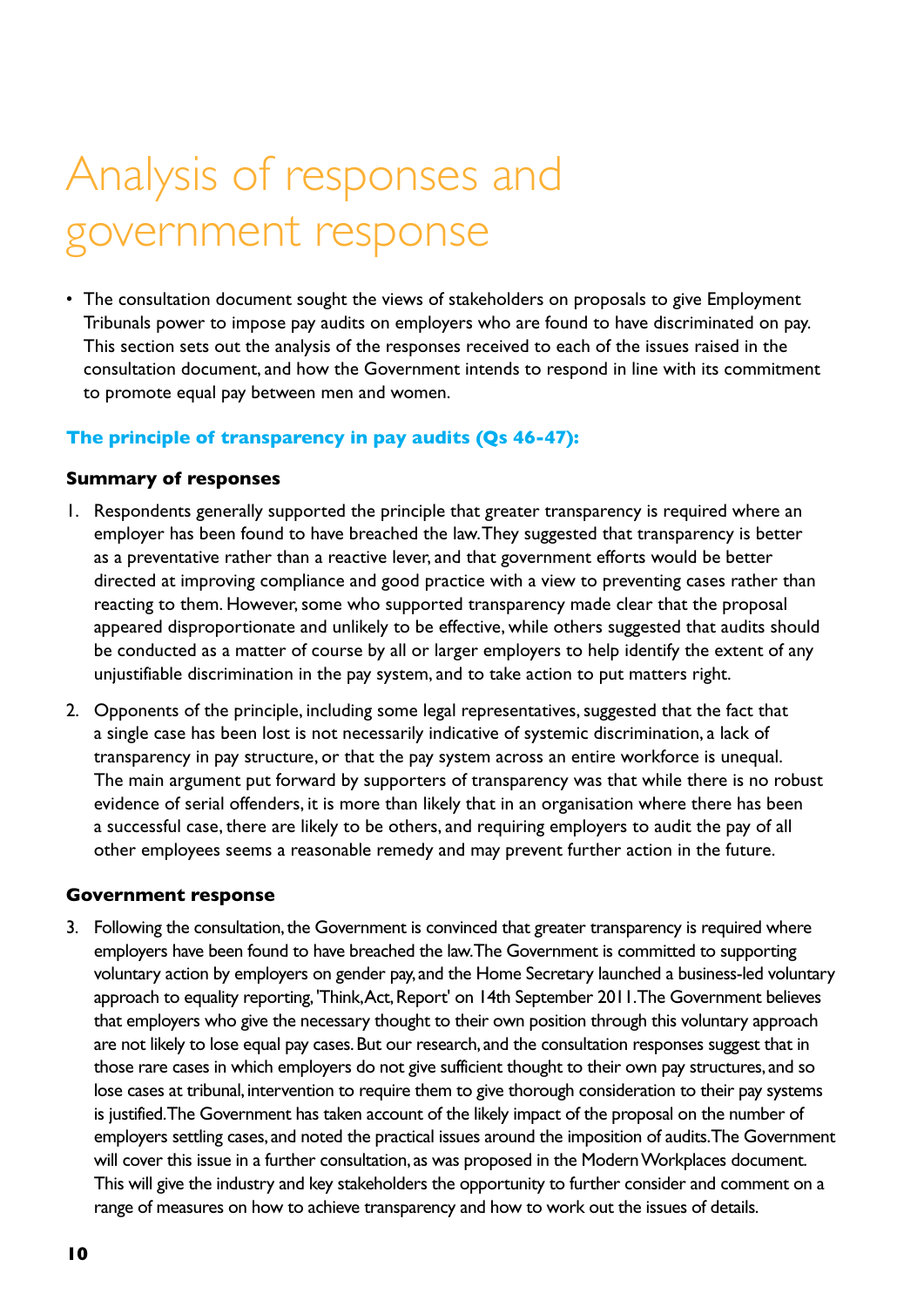#### **Should the requirement apply to all employers? (Qs 48-52)**

#### **Summary of responses**

- 4. Respondents made a range of comments about the circumstances which would warrant non-application. Some thought it unacceptable for the Government to use the Tribunal system (a legal route for individual claimants) to force firms to take action other than individual redress. They suggested it would be preferable to allow the Tribunal discretion to apply an audit requirement where the Tribunal thought it would be appropriate. Others suggested that an audit requirement would impact disproportionately on small employers, while some argued that there should be no exceptions at all.
- 5. On the question about whether audits should not be ordered if one has been conducted in the last three years, the responses were evenly divided and tended to focus on what inference could be drawn about audits or other transparency work already carried out. In particular, comments suggested that some audits conducted by employers would not be sufficient to ensure no pay discrimination was taking place. Some respondents doubted that there was any realistic alternative way of eliminating pay discrimination.
- 6. Opinion was more or less evenly divided between those who thought the size of a company should be a factor that the Tribunal should bear in mind when deciding whether it would be productive to order an audit. Those who thought it was not relevant to do so were of the opinion that the law should apply equally to all on principle; this view was also associated with another that the burden of conducting a pay audit would be smaller for smaller companies, and so proportionate. Those who thought it was relevant thought so out of concern for burdens of business, and because they thought an audit unlikely to be helpful or necessary in some or all smaller businesses. A greater number of respondents (59 to 24) were opposed to a specific exemption for micro-employers and/or small employers from the requirement to conduct and audit. They suggested that Tribunals should have discretion to make this decision. Some of those who supported the exception suggested that it should be limited to micro businesses.
- 7. Respondents came up with a range of factors the Tribunal should bear in mind before deciding it would not be productive to order an employer to conduct an audit. These focused on: the facts of the case before the Tribunal; factual evidence of the employer's practices, particularly with reference to efforts to avoid discrimination; factual evidence of the employer's resources, business and financial position; whether there is evidence of a wider discriminatory practice; and the proportionality of making an order in a particular case. Some respondents felt that it should be left to the Tribunal to determine what facts were relevant to consider.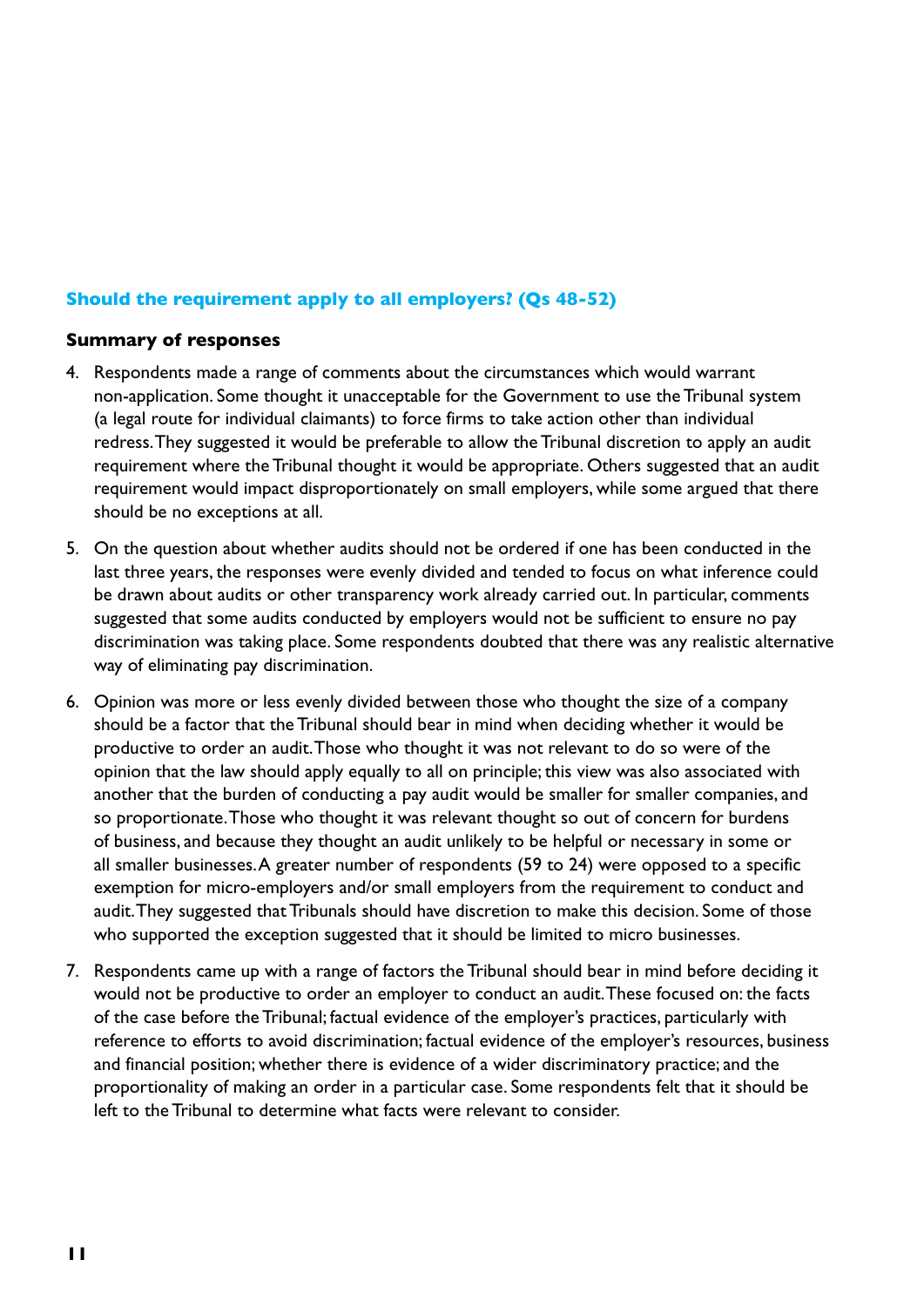#### **Government response**

- 8. The Government recognises that there is a range of ways of approaching pay audits and that there are legitimate concerns about whether the imposition of a pay audit is an appropriate method of ensuring compliance for a very small employer. There is no question that the law of equal pay applies equally to micro or small employers as it does to large ones, but it is less certain that a full pay audit is a useful tool for a very small employer. It is important to get the balance right to ensure that all employers who have already tried their best to get non-discriminatory pay systems in place are not made to do pointless work. The Government will ensure that pay audits are only imposed where they may help to expose the need for change.
- 9. The Government has already announced a moratorium on the application of new regulation to micro employers and start-ups, and it is our intention not to apply the pay audit requirement to such businesses at first. The Government proposes to review the position once there has been an opportunity to see how these proposals work in practice.

#### **Which unlawful actions should give rise to the pay audit obligation? (Q 53)**

#### **Summary of responses**

10. A significant majority of respondents (59) supported the idea that audits should be ordered following claims relating to equality of terms, and claims relating to non-contractual pay discrimination. Supporters felt that pay discrimination frequently occurred in discretionary, rather than contractual matters and could equally be indicative of systemic unfairness. Opponents drew attention to Tribunals' existing recommendations power which applies in non-contractual pay cases, and felt that including non-contractual claims would lead to increase in the number of those claims made as 'fishing trips'.

#### **Government response**

11. The Government intends to impose pay audits in both kinds of case, as either may be indicative of the presence of discriminatory pay practices more generally. The duty not to make an order where it is not productive to do so will allow tribunals to carefully consider whether non-contractual pay cases may be indicative of systemic discrimination before ordering pay audits.

#### **Publication of audits (Qs 54-55)**

#### **Summary of responses**

12. The majority of respondents (63) thought that audits should be published. Amongst these, many qualified that statement saying the concept of 'publication' needed further refinement. Trade Unions who responded suggested the emphasis should be on disclosure to those who have an interest, such as employees and workforce representatives. Opponents focused often on the need for individual privacy of employees and the risks of generating fresh cases by publication of too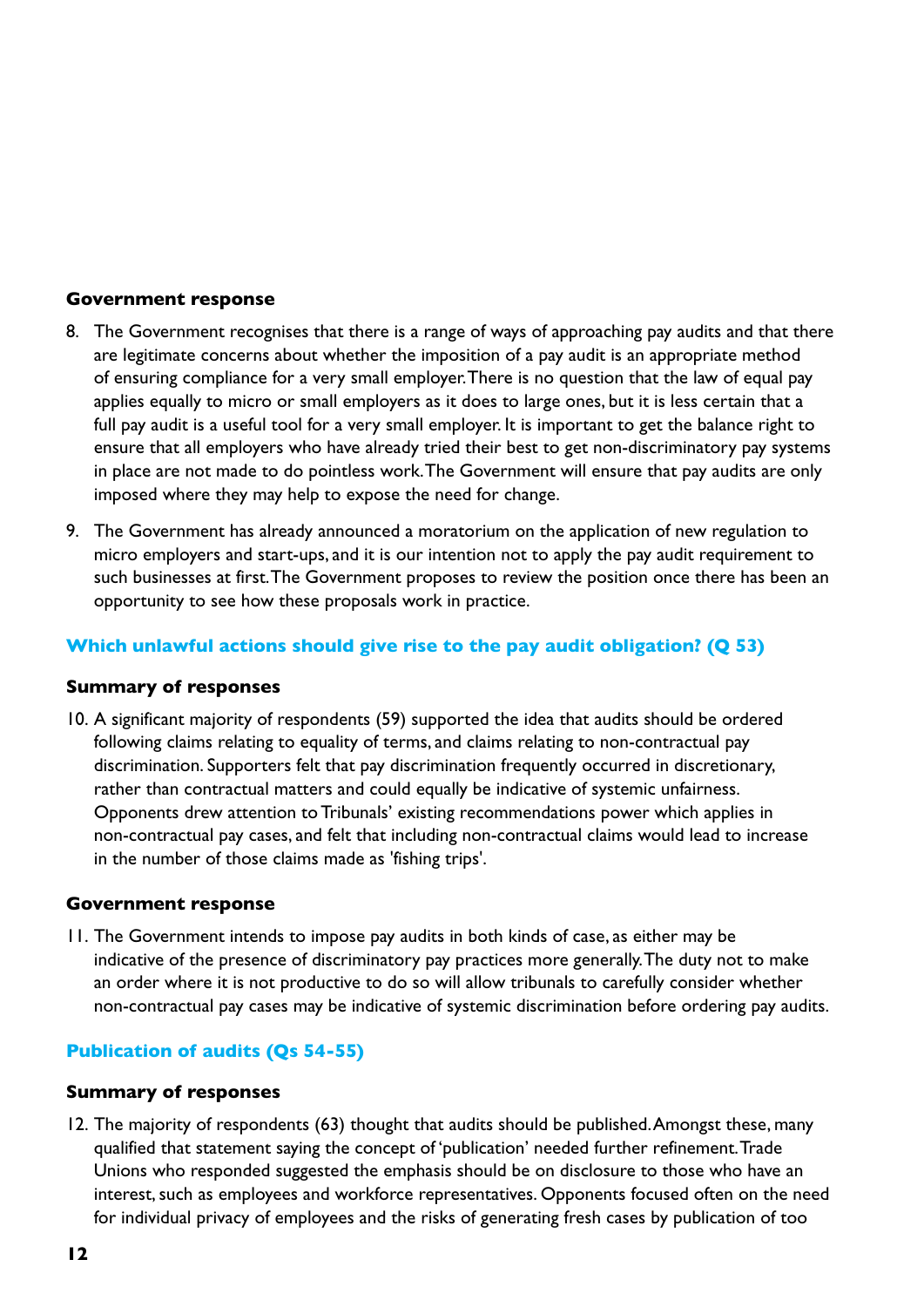much detail. The consultation document made clear that this element of the consultation would be subject to further consideration and a second consultation process.

13. Respondents focused on the fact that a pay audit necessarily involves co-operative engagement between employer and employees, and that the employees and their representatives are the key audience of publication. For many respondents, since the concept of an audit also includes an action plan to put right what is wrong, making publication available to employees is an essential part of reaching agreement on the plan and a way forward. Respondents generally agreed it was legitimate to seek to allow reasonable space to ensure that actions needed to correct faults shown up in the audit can be taken before any wide publication.

#### **Government response**

14. The Government intends to consider thoroughly the distinction between publication of pay audits and disclosure of pay audits to staff and staff associations during the development of the second stage of the consultation process. The involvement of Trade Unions and staff is an important part of the pay audit process, and some level of disclosure during the process is more or less inevitable. We will consider whether any wider publication is necessary and how that should sit alongside the audit process.

#### **Sanctions for failing to comply with the requirement to complete and publish an audit (Q 56)**

#### **Summary of responses**

- 15. The consultation document made no firm proposal as to how a failure to conduct an audit when ordered should be treated, but did flag several options. Although each option had its supporters, the majority of those who expressed an opinion supported civil or criminal financial penalties, set at a sufficient level to be an appropriate deterrent, or financial penalties in combination with other options.
- 16. Some business groups preferred to allow a tribunal to take the failure into account in a future case. Trade Unions tended to prefer making the failure an act of unlawful discrimination, and this was sometimes accompanied by suggestion that there should be a 'protective award' made, similar to those that can be made in minimum wage cases. Other suggestions included disqualification of directors, barring from public contracts, and a jail term (in extreme cases).

#### **Government response**

17. The Government intends to impose a civil financial penalty for non-compliance with a Tribunal order to conduct a pay audit: this would be a variation on the scheme that has already been proposed in the Government's response to Resolving Workplace Disputes consultation, which has been introduced to Parliament in the Enterprise and Regulatory Reform Bill. It is important that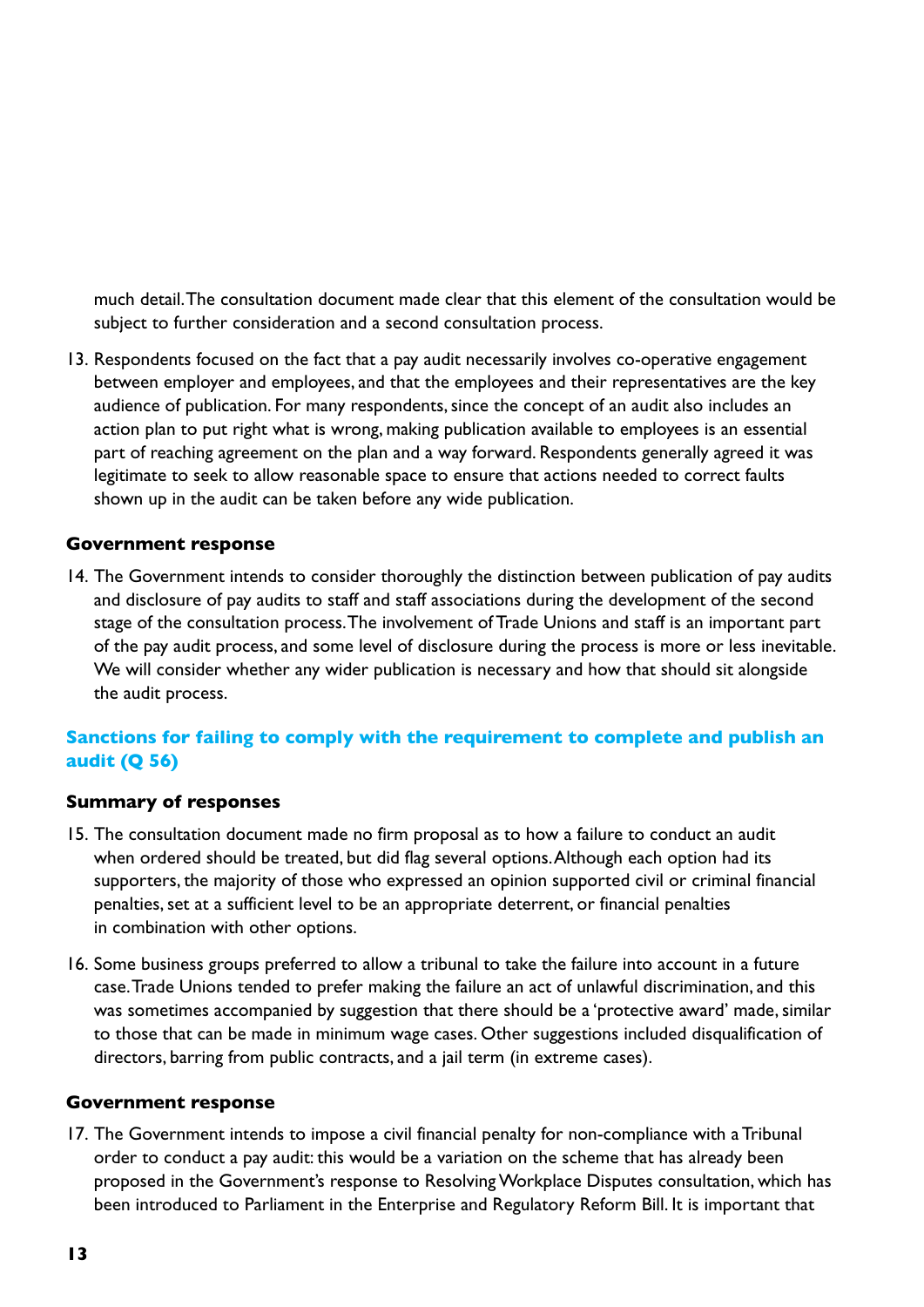the sanctions for non-compliance with a tribunal order are persuasive. Therefore, subject to the passage of that Bill, we propose that in relation to equal pay cases the civil penalties regime would be varied so that where a tribunal makes an audit order, it should not also be able to apply a civil penalty unless the order is not complied with.

#### **Content of the audit (Qs 57-59)**

#### **Summary of responses**

- 18. The majority of respondents thought setting out the detailed content of audit requirements in secondary legislation was appropriate. There was also a wide range of views (amongst both those who agreed and those who did not) on what this might mean, and a clear view from some respondents that no primary legislation should be passed until an impact assessment could be prepared in the light of these detailed proposals. Those opposed tended to take the view that the need to apply the audit requirement differently in each individual case argued against setting out a detailed requirement.
- 19. A number of respondents made detailed and helpful suggestions as to what should be included in the proposed audit, which will help us as we take forward these proposals. Others drew attention to existing Equality and Human Rights Commission (EHRC) guidance on equal pay. Some respondents took the opportunity to suggest that audits should be designed so as to take into account differences related to other matters than sex (e.g. disability, race), while others felt the content should not be specified in detail or should be left to employers.
- 20. Many individual respondents disagreed that the requirement needed to be 'appropriate to the circumstances of the employer', or thought it should equally be appropriate to the needs of employees. Some respondents suggested a general approach to the requirements, supplemented with guidance. Other respondents again drew attention to the EHRC guidance and toolkits, or suggested that the Tribunal consider specific issues in each case on the basis of discussions with employers. Some respondents suggested that defining the scope of the audit narrowly was a crucial factor.

#### **Government response**

- 21. We note the view of some respondents that there is already sufficient clarity on the content of an audit issued by the Equality and Human Rights Commission ([www.equalityhumanrights.com/](www.equalityhumanrights.com/advice-and-guidance/guidance-for-employers/tools-equal-pay/) [advice-and-guidance/guidance-for-employers/tools-equal-pay/\)](www.equalityhumanrights.com/advice-and-guidance/guidance-for-employers/tools-equal-pay/). However, there is a difference between guidance produced for use of voluntary measures and what should be the specific content of an order made by a Tribunal.
- 22. The Government therefore intends, as already proposed, to consult further on the content of the pay audit and to prepare an impact assessment which will be issued alongside it.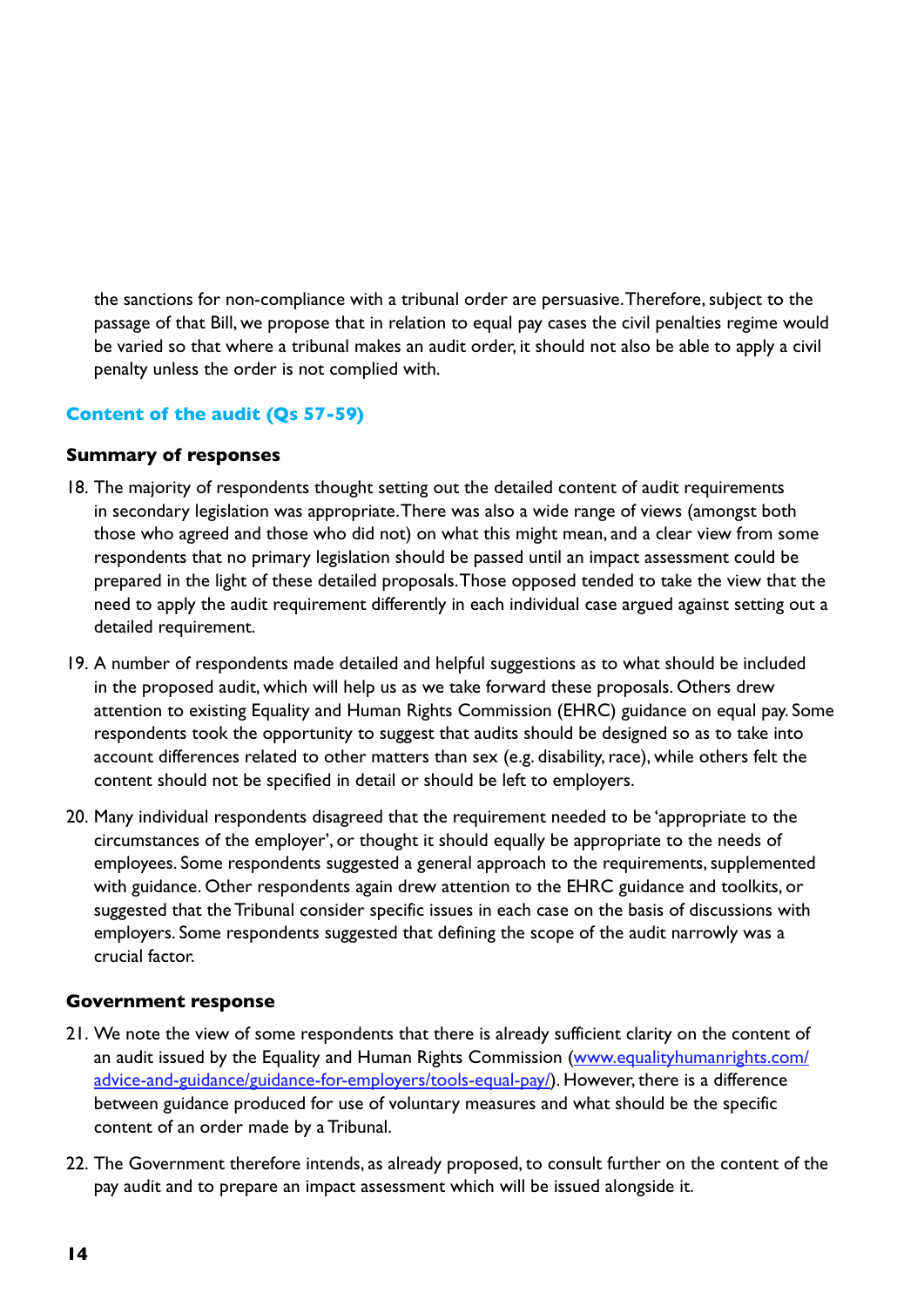- 23. Although the Government recognises that there are pay gaps associated with characteristics other than sex, we believe it is right to focus these proposals on sex alone, as it is only here that there is a specific legal right to equal pay. We will be considering other suggestions as we develop the proposals for further consultation.
- 24. We recognise that questions of what work toward equal pay has already been done by an employer, and what their overall employment and financial position is, are relevant. The Government will seek to ensure as we take these proposals forward that all these relevant circumstances can be taken into account by Tribunals.

#### **Unintended consequences (Qs 60-61)**

#### **Summary of responses**

- 25. Employers, employers groups and legal advisers showed a very high degree of agreement that the audits proposal would increase settlements, and would generate additional cases as a result (because perception of high settlement rates encourages claimants to bring weaker cases). No respondents doubted this effect, though a few agreed with the suggestion in the consultation document that the effect would be slight. Equally, some directly said that the effect would be more than slight.
- 26. Union representatives suggested that settlement effects could work in both directions, as some claimants might be less likely to settle in order to see audits take place. Other potential consequences identified included increased activity by 'no-win no-fee lawyers' canvassing for cases, companies creating bogus data in order to complete audit requirements and negative impacts on business growth.
- 27. A number of respondents commented widely on the proposals. A number suggested imposing pay audits only after a finding at Tribunal was highly unlikely to be effective in combating equal pay. Others suggested the approach was contrary to the Government's deregulatory agenda. Some respondents feared that pay audits would become associated in the minds of employers with punishment, rather than what they should be seen as – basic good practice. A number of comments were made relevant to the Impact Assessment and these have been taken into account.

#### **Government response**

28. A range of comments was made on the pay audit proposals for which we are grateful. There was general recognition by respondents that the proposal would increase the likelihood of employers settling cases. The assumptions made about this in the Impact Assessment have therefore been changed to reflect this view, and we will consider what can be done in structuring the proposals to minimize this effect.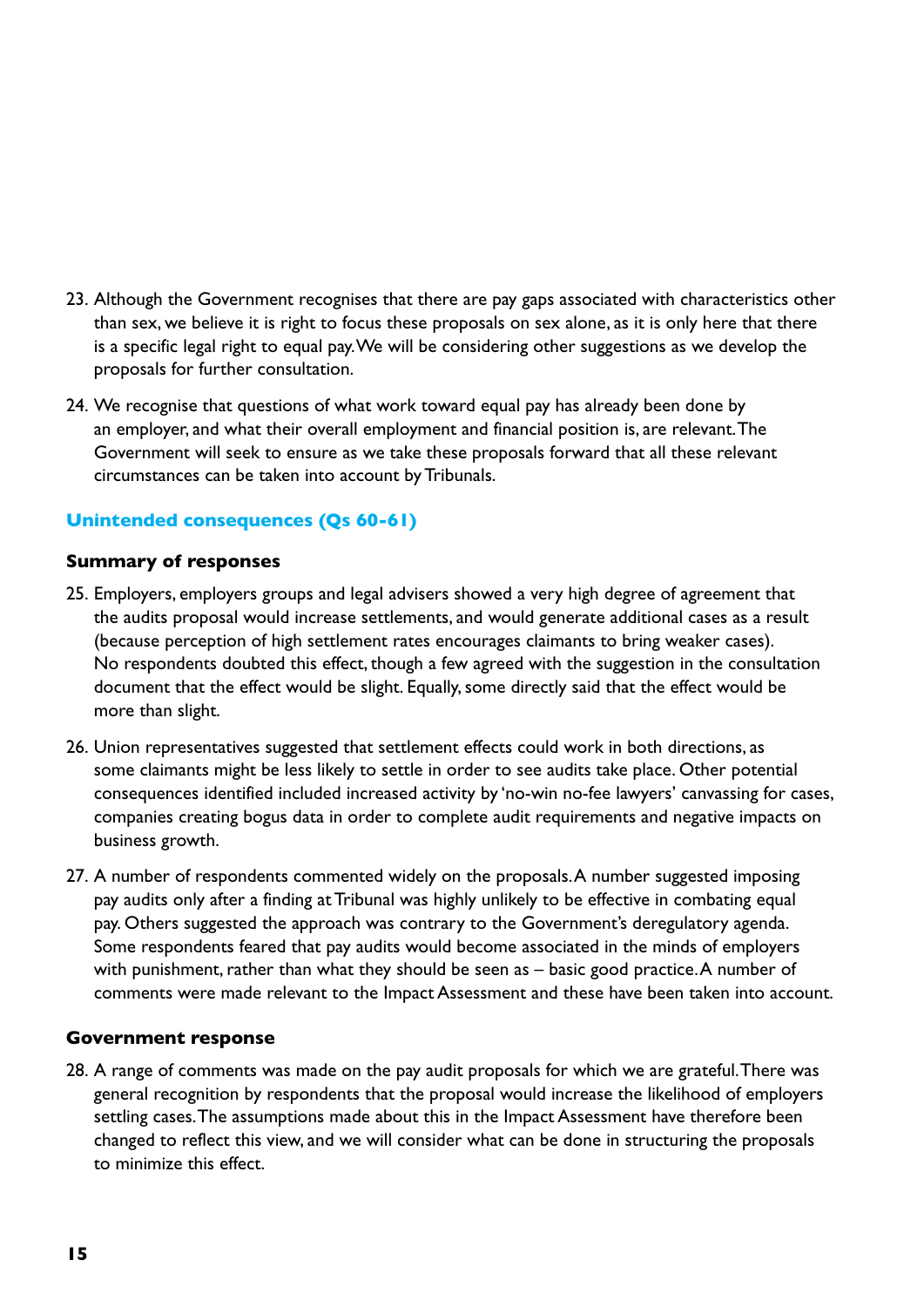30. Although we recognise that to some extent the proposal appears at odds with the de-regulatory agenda, it is not inconsistent to apply pressure at the point where the law has been shown to have been broken. Encouragement and help for employers before an Employment Tribunal case is raised is available by means of our voluntary approach (Think, Act, Report Framework – [www.homeoffice.gov.uk/publications/equalities/womens-equality/gender-equality-reporting/think](www.homeoffice.gov.uk/publications/equalities/womens-equality/gender-equality-reporting/think-act-report-framework)[act-report-framework\)](www.homeoffice.gov.uk/publications/equalities/womens-equality/gender-equality-reporting/think-act-report-framework). We also recognise that the impact of the proposal will be limited precisely because it applies only to those who have breached the law – but where it does apply, it will be of real value to other employees.

#### **Enquiries**

Enquiries can be addressed to:

David Ware / Evelyne Doh Government Equalities Office Home Office Fry, 3rd Floor (North East Quarter) 2 Marsham Street London SW1P 4DF

Email: [public.enquiries@homeoffice.gsi.gov.uk](mailto:public.enquiries%40homeoffice.gsi.gov.uk?subject=)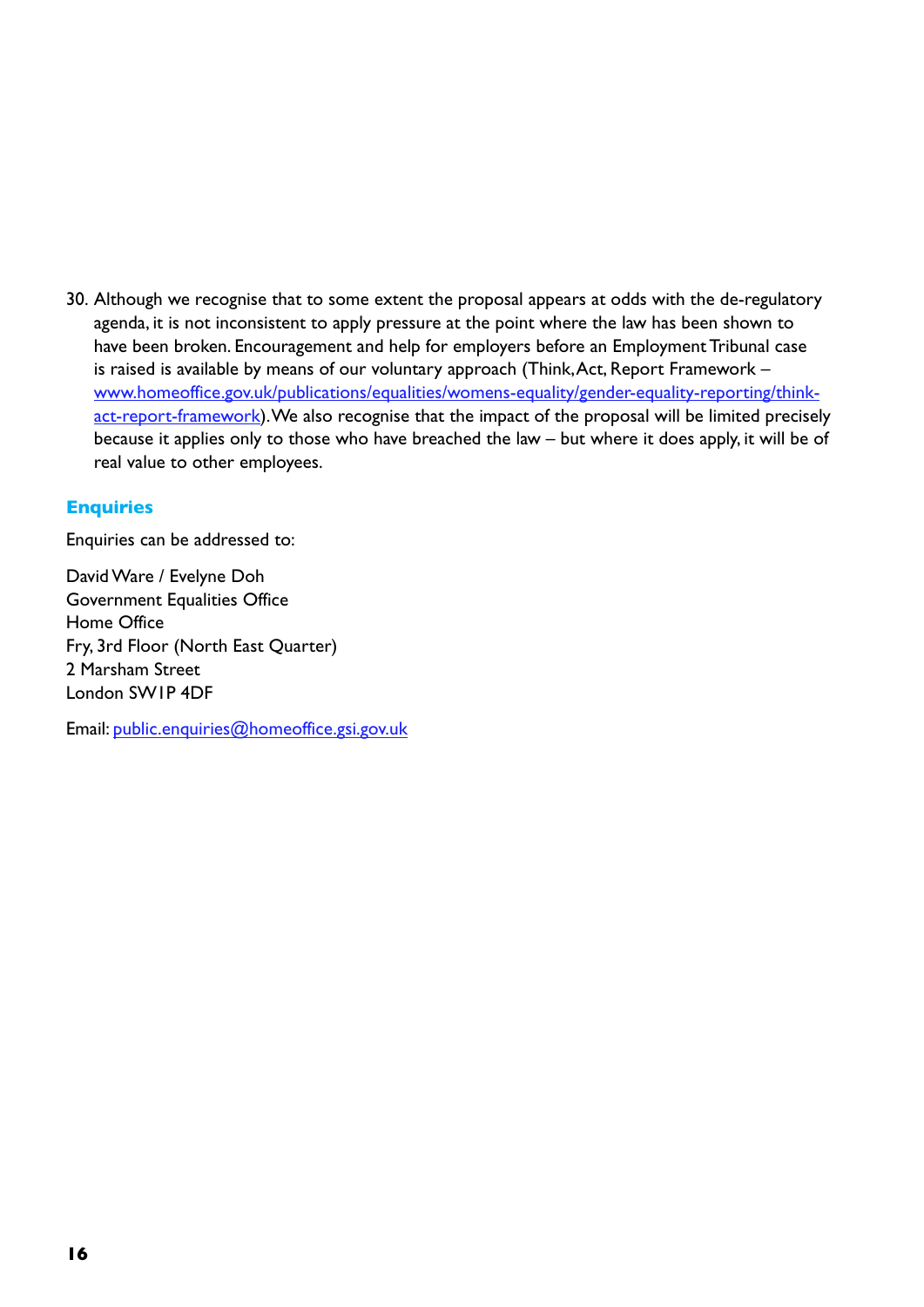### Annex A: Summary of consultation questions

- 46. Do you agree with the principle that greater transparency is required where an employer has been found to have breached the law? Please explain your response.
- 47. Do you agree that where employers have breached the law, requiring employers to conduct equal pay audits is an effective way to increase transparency? Please explain your response.
- 48. Do you agree the obligation to conduct an audit should apply to all employers found to have breached an equality clause except in specified circumstances? If you do not agree, to which employers should it apply? Please explain your response.
- 49. Do you agree that audits should not be ordered if one has been conducted in the last three years; there is another means in place of ensuring the pay structure is non-discriminatory; or the tribunal does not consider it would be productive? Please explain your response.
- 50. Do you think that the size of an employer is a factor that the tribunal should bear in mind when deciding whether it would be productive to order an audit? Please explain your response.
- 51. Do you think there should be an exemption from the requirement to conduct an audit for micro-employers (fewer than 10 employees) and/or small employers (fewer than 50 employees)? Please explain your response.
- 52. What factors do you think that the tribunal should bear in mind before deciding it would not be productive to order an employer to conduct an audit?
- 53. Do you agree with our proposal to impose pay audits following findings in claims relating to equality of terms and claims relating to non-contractual pay discrimination? If not, to which claims do you think the obligation should attach? Please explain your response.
- 54. Do you agree with our proposal that these pay audits should be published? Please explain your response.
- 55. Should publication requirements include a period of grace, within which pay changes could be agreed, before publication takes place? Please explain your response.
- 56. What do you think would be the most appropriate sanction for failure to comply with an audit requirement?
- 57. Do you agree with the proposal that the detailed content of the proposed audit should be set out in secondary legislation following a further consultation? Please explain your response.
- 58. Do you have any suggestions as to what should be included in the proposed audit?
- 59. Do you have any suggestions as to the best way of ensuring the requirement is appropriate to the circumstances of the employer?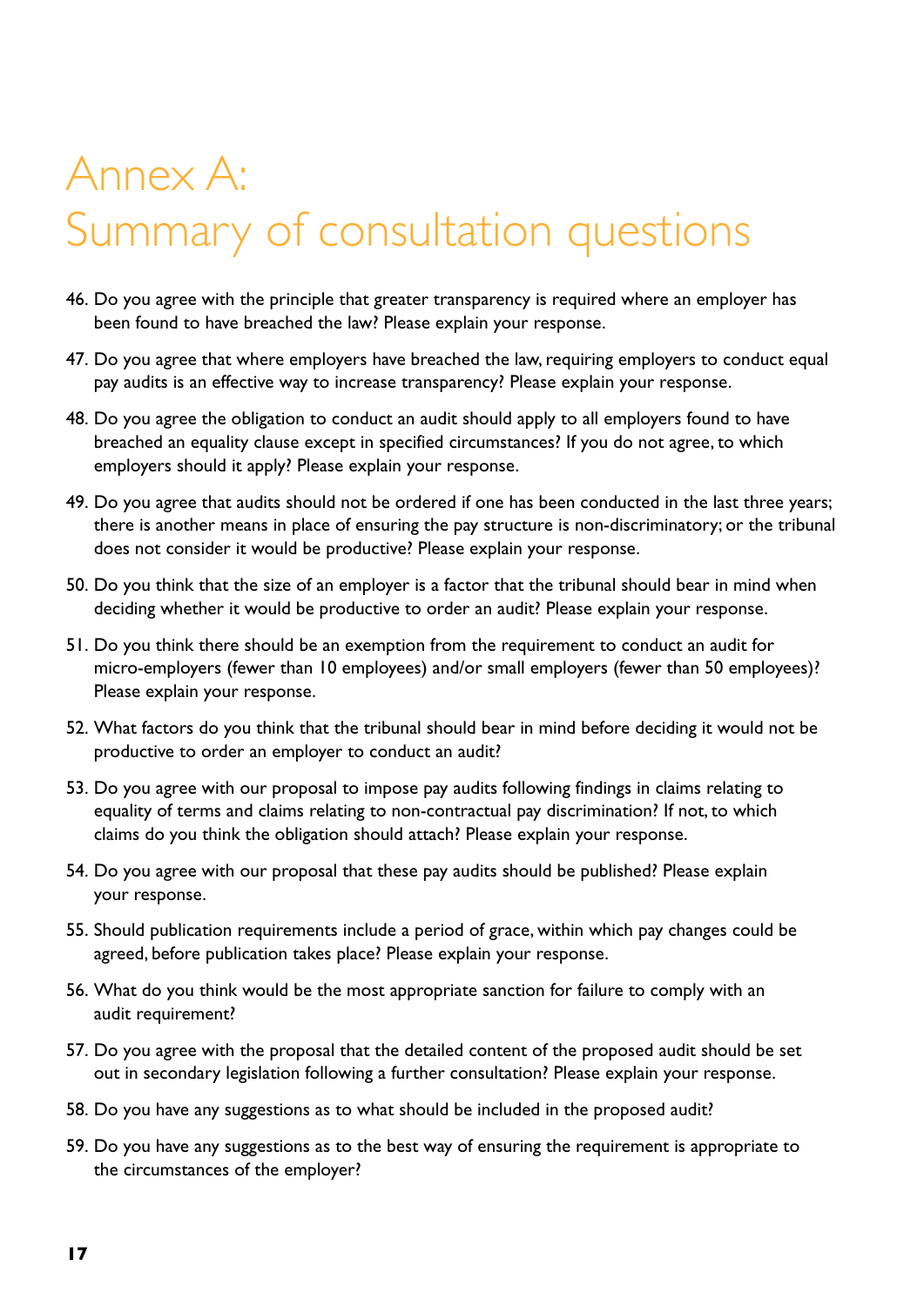- 60. Do you consider there to be a risk of unintended consequences? If so, what do you think these could be and how do you think they could be mitigated?
- 61. Do you have any further comments or suggestions relating to our proposals or impact assessment on equal pay?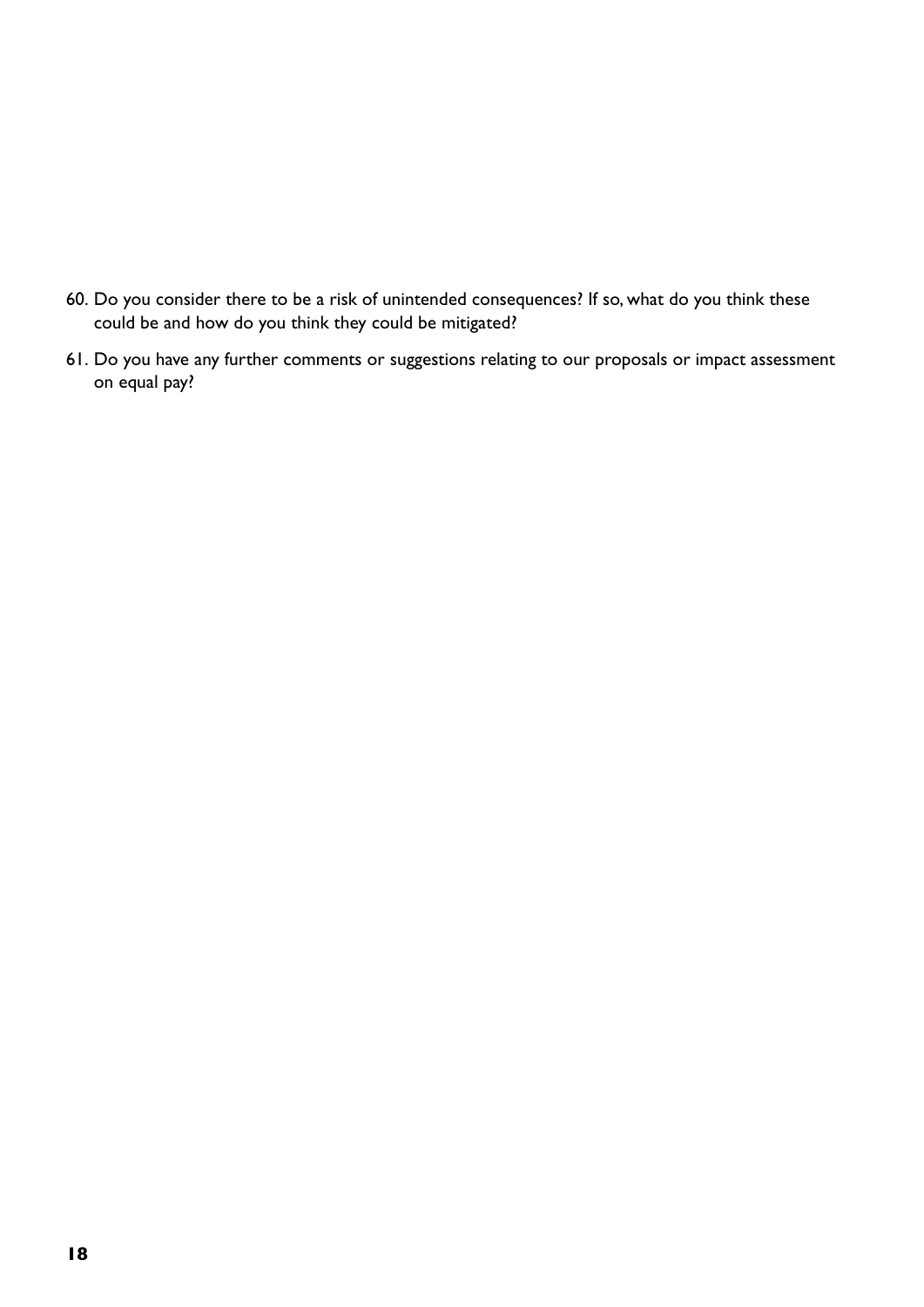### Annex B: Schedule of questions

Details of the responses to the questions posed under the 'equal pay' section of the consultation paper are set out below. 116 consultees responded to the questions raised under the equal pay section of the consultation.

#### **QUESTIONS 46 – 52: Pay audit requirement to apply to all employers**

- 46. Do you agree with the principle that greater transparency is required where an employer has been found to have breached the law? Please explain your response?
	- The total number of responses to this question was 101.89 consultees (76%) were in favour of greater transparency; 12 (10.3%) were opposed to it. Individual respondents were particularly supportive of this principle. Although business groups were generally supportive of the principle of transparency, they resisted the particular proposal because it appeared to them disproportionate and unlikely to be effective.
- 47. Do you agree that where employers have breached the law, requiring employers to conduct equal pay audits is an effective way to increase transparency? Please explain your response.
	- The total number of responses to this question was 98.76 (65.5%) thought the proposal would be effective; 22 (18.9%) did not agree. Individual employers, large businesses, public sector and trade unions were supportive. A range of concerns were raised including the worry that the number of pay audits ordered would be too small to be of any use.
- 48. Do you agree the obligation to conduct an audit should apply to all employers found to have reached an equality clause except in specified circumstances? If you do not agree, to which employers should it apply? Please explain your response.
	- The total number of responses to this question was 85.63 (54.3%) consultees endorsed the principle that the law should apply equally to all employers; 22 (18.9%) were opposed. Charities were evenly split on this issue while trade unions, large business, individual employers and local government were supportive. A range of comments were put forward about the circumstances which would warrant non-application – for example, allowing the tribunal discretion to apply an audit requirement where appropriate; no exceptions for any employer; an audit requirement would impact disproportionately on small employers.
- 49. Do you agree that audits should not be ordered if one has been conducted in the last three years; there is another means in place of ensuring the pay structure is non-discriminatory; or the tribunal does not consider it would be productive? Please explain your response.
	- The total number of responses to this question was 84. 49 (42.2%) were in favour, 35 (30.1%) opposed. Local government and large businesses were supportive. Individual employers, public sector, charities and business representatives were relatively divided. Comments made suggested some audits conducted by employers were not comprehensive enough and have not resulted in reducing the gender pay gap.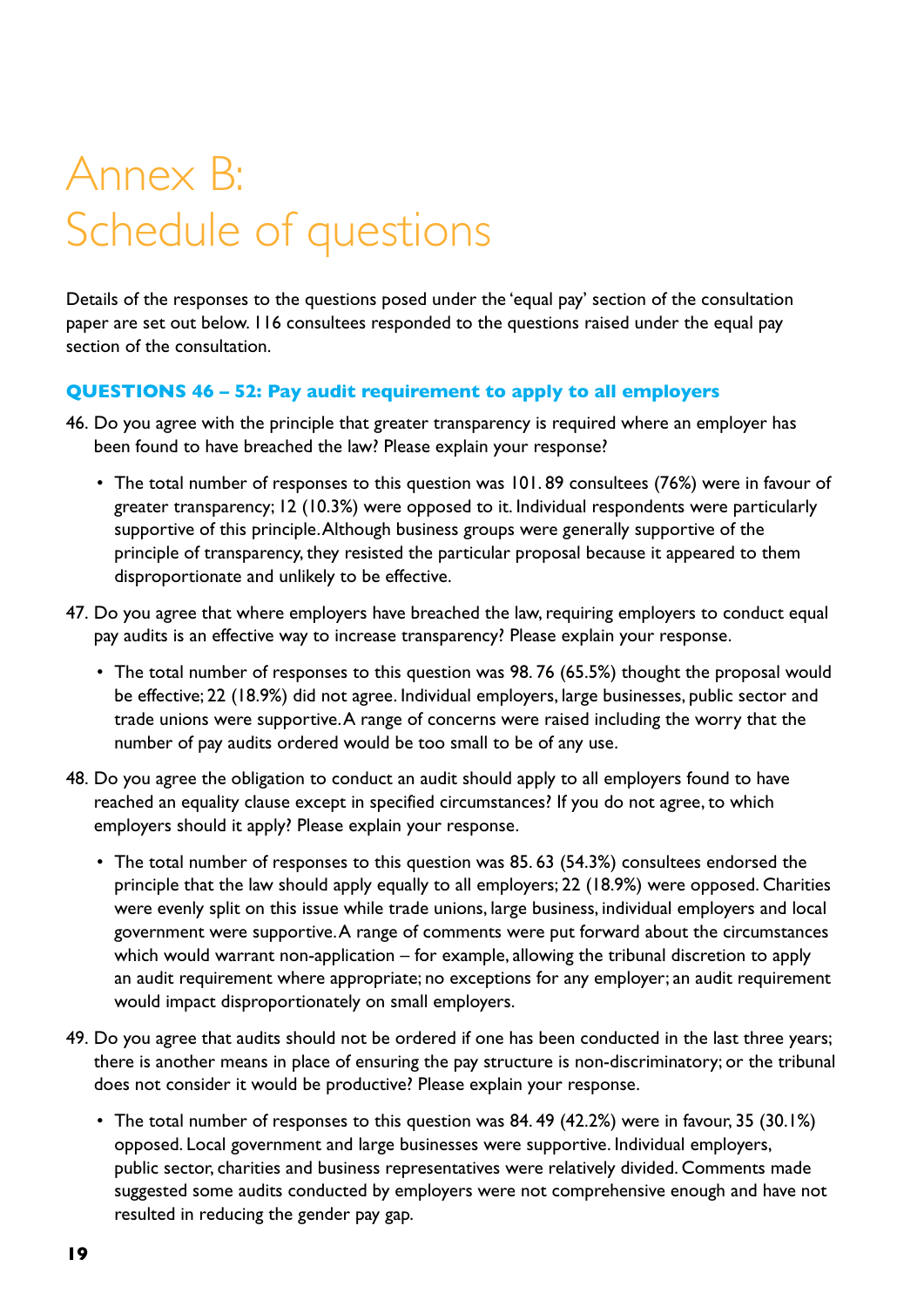- 50. Do you think that the size of an employer is a factor that the tribunal should bear in mind when deciding whether it would be productive to order an audit? Please explain your response.
	- The total number of responses to this question was 87.40 (34.4%) consultees thought the size of an employer was relevant; 47 (40.5%) did not think it mattered. Individual employers were almost split. Trade unions and charities were opposed.
- 51. Do you think there should be an exemption from the requirement to conduct an audit for micro-employers (fewer than 10 employees) and/or small employers (fewer than 50 employees)? Please explain your response.
	- The total number of responses to this question was 83.24 (20.6%) consultees were supportive of the specific requirement of exemption for micro and/or small employers; 59 (50.8%) consultees were opposed. Individual employers, trade unions and large businesses were largely opposed and were of the opinion that there should be no exemption for any business irrelevant of the size.
- 52. What factors do you think that the Tribunal should bear in mind before deciding it would not be productive to order an employer to conduct an audit?
	- 58 (50%) consultees commented on this open question. They provided a range of factors which they thought the Tribunal should consider – for example, the facts of the case; factual evidence of employer's practices; and proportionality in making an order. Other respondents commented that Tribunals should have the power to determine the facts relevant to each particular case.
- 53. Do you agree with our proposal to impose pay audits following findings in claims relating to equality of terms and claims relating to non-contractual pay discrimination? If not, to which claims do you think the obligation should attach? Please explain your response.
	- The total number of responses to this question was 74.59 (50.8%) consultees supported the idea that audits should be ordered following claims relating to equality of terms and non-contractual pay; 15 (12.9%) were opposed. Some legal representatives were supportive of imposing pay audits for both kinds of claims but others opposed mandatory pay audits regardless of the type of discrimination because they thought Tribunals already have wide powers to make recommendations in relation to non-contractual discrimination in the work place.
- 54. Do you agree with our proposal that these pay audits should be published? Please explain your response.
	- The total number of responses to this question was 79.63 (54.3%) consultees were supportive of this proposal; 16 (13.7%) were opposed. Individual employers, Trade Unions, Charities and Local Government were strongly in favour. Employer representatives and legal representatives were evenly split.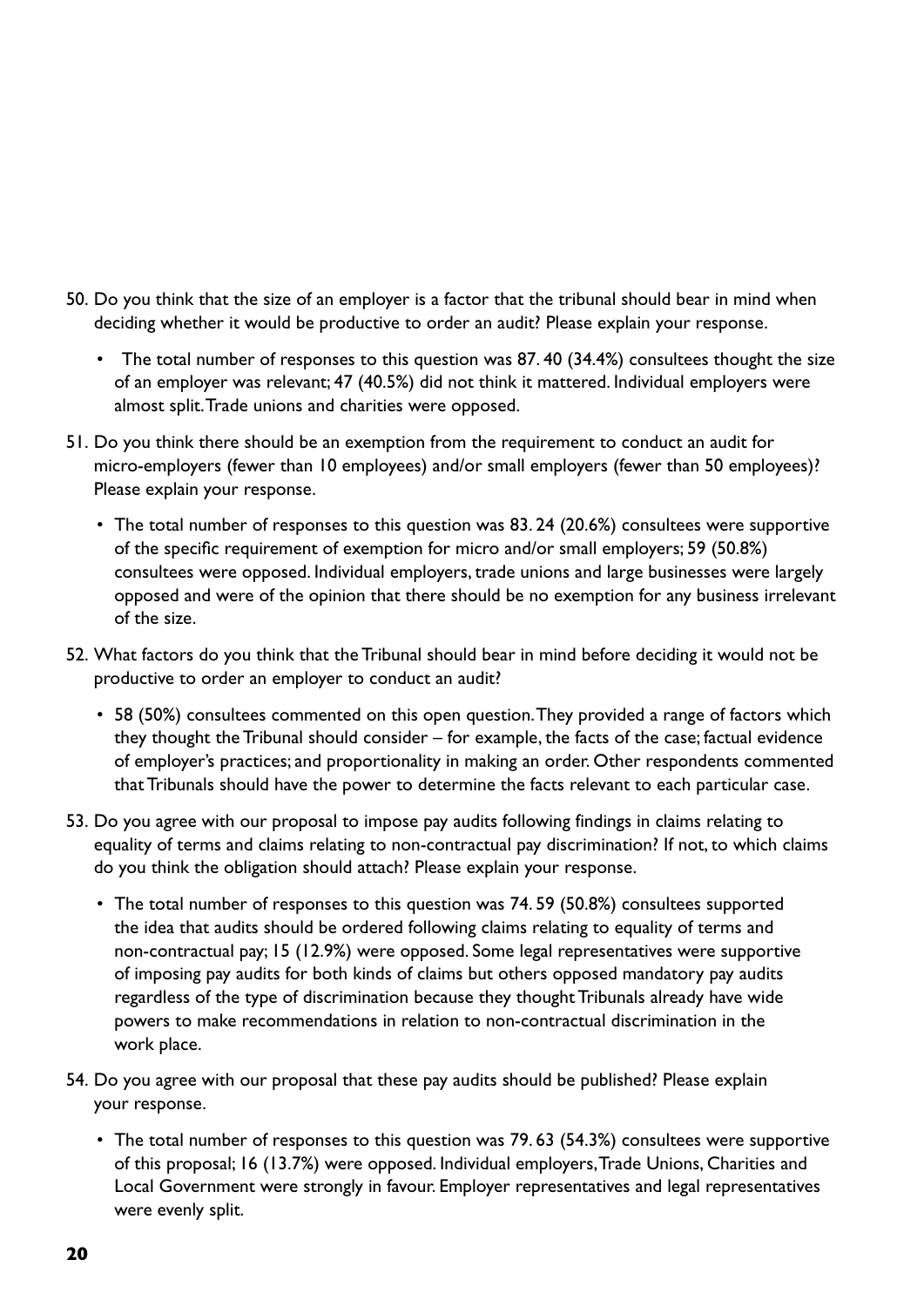- 55. Should publication requirements include a period of grace, within which pay changes could be agreed, before publication takes place? Please explain your response.
	- The total number of responses to this question was 71.49 (42.2%) consultees were supportive; 22 (18.9%) were opposed. Employer representatives, large businesses, and local government were supportive because they think it is necessary to have some reasonable time to implement corrective action identified in the audit before publication. Individual employers were evenly divided.
- 56. What do you think would be the most appropriate sanction for failure to comply with an audit requirement?
	- 65 (56%) consultees commented on the options set out in the consultation. 35 (30.1%) were supportive of financial penalties; 11 (9.4%) were supportive of future claims, 4 (3.4%) were supportive of unlawful discrimination, and 7 (6%) would prefer other forms of sanctions.
- 57. Do you agree with the proposal that the detailed content of the proposed audit should be set out in secondary legislation following a further consultation? Please explain your response.
	- The total number of responses to this question was 70, 55 (47.4%) consultees were in favour; 15 (12.9%) were against. Large businesses, trade unions and individual employers were in favour while employer representatives were almost evenly divided.
- 58. Do you have any suggestions as to what should be included in the proposed audit?
	- • 44 (37.9%) consultees made detailed and helpful suggestions in answer to this question. Respondents included among others, the Employment Lawyers Association, the Engineering Employers Federation, the Trade Union Congress, Scottish Trades Union Congress and BT.
- 59. Do you have any suggestions as to the best way of ensuring the requirement is appropriate to the circumstances of the employer?
	- 41 (35.3%) consultees made suggestions in answer to this particular question. Majority of respondents did not agree that the requirement should be appropriate to the circumstances of the employer, or appropriate to the needs of employees as they were of the view that any employer who breaks the law should be held accountable, irrespective of any issues.
- 60. Do you consider there to be a risk of unintended consequences? If so, what do you think these could be and how do you think they could be mitigated?
	- The total number of responses to this question was 67.53 (45.6%) consultees agreed there was a risk of unintended consequences; 14 (12%) did not think there were any risks. Individual employers, employer representatives, large businesses, legal representatives, local government and trade unions showed a very high degree of agreement that the audits proposal would increase settlements and could generate additional cases as a result.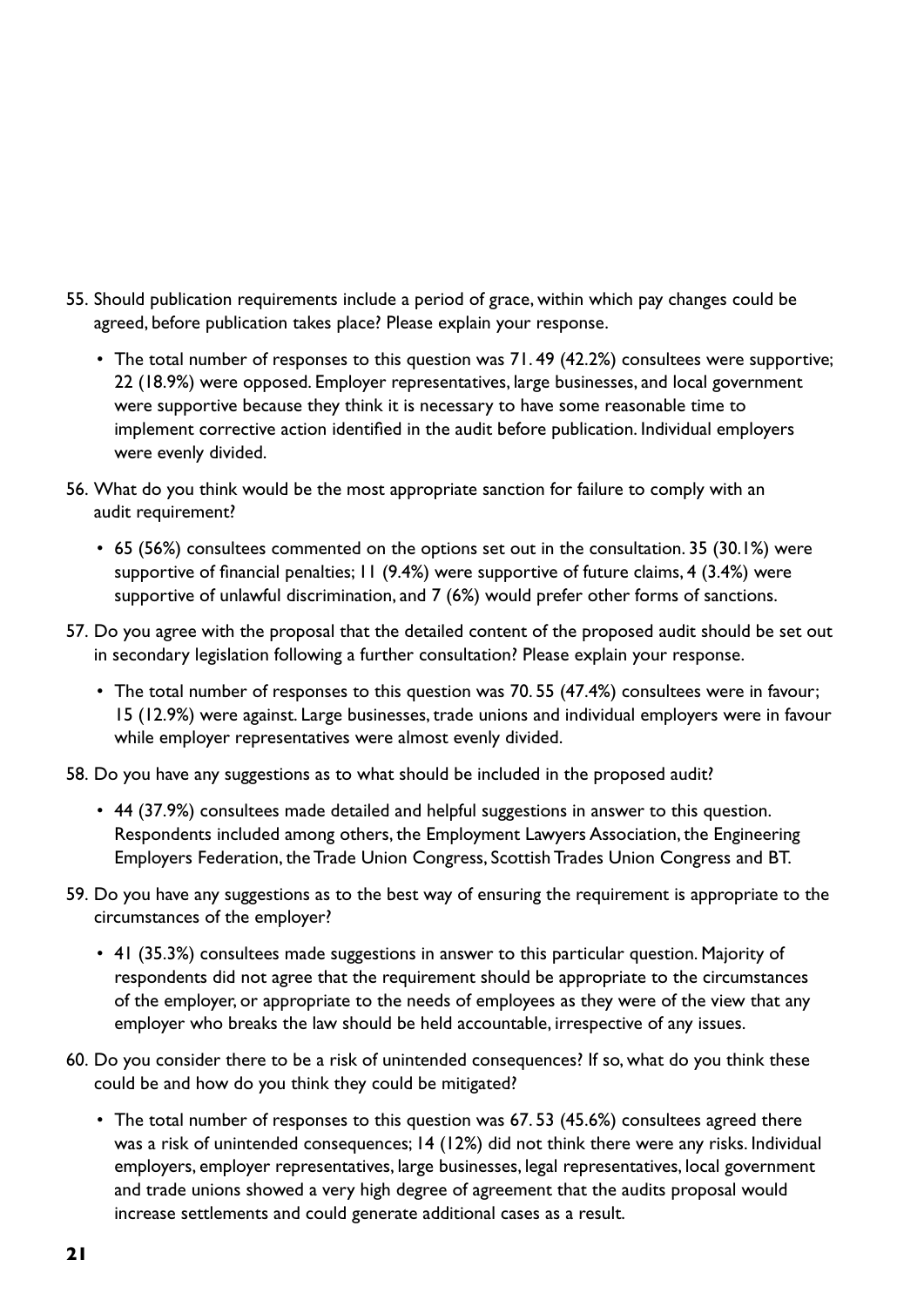- 61. Do you have any further comments or suggestions relating to our proposals or impact assessment on equal pay?
	- 46 (39.6%) consultees made comments or suggestions in response to this specific question. These included suggestions that the proposals would be ineffective in tackling equal pay.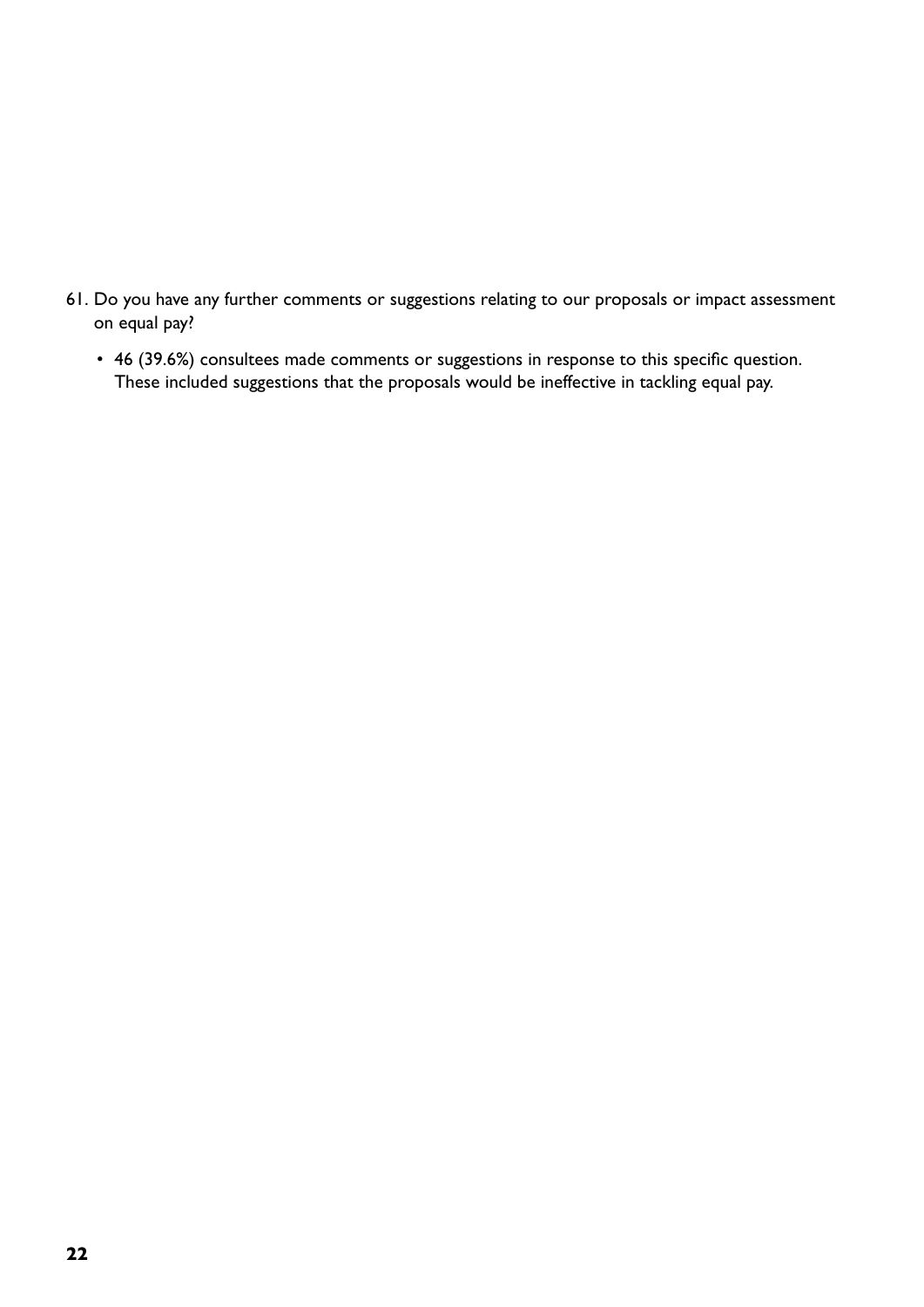# Annex C: Respondents to the consultation on modern workplaces (equal pay) included:

My Working Life Ltd **DCC** Generate Ltd Essex County Council South Lanarkshire Council Plymouth City Council Business West Employment Lawyers Association Unite the Union University and College Union Zurich Employment Services Ltd APPP Consulting **LISDAW** Leicester University CFS Management Services Limited Fawcett Society British Psychological Society UNISON South East Employers New Support Solutions Lewis Silkin LLP Road Haulage Association Diverse Cymru Universities and Colleges Employees Association

Redcar and Cleveland Borough Council Association of Women Solicitors (The Law Society) UK Council for Access and Equality (UKCAE) Police Federation British Chamber of Commerce Forum of Private Business Royal College of Nursing The National Council of Women of Great Britain Hogan Lovells International LLP North East Chamber of Commerce **TUC** Berwin Leighton Paisner LLP Lyons Davidson LLP Chartered Management Institute Scottish Women's Convention National Union of Teachers West Yorkshire Police The Chartered Institute of Payroll Professionals EEF Mothers Union CIFAS – The UK's Fraud Prevention Service Public and Commercial Services Union The Law Society of Scotland Merseyside Fire and Rescue Service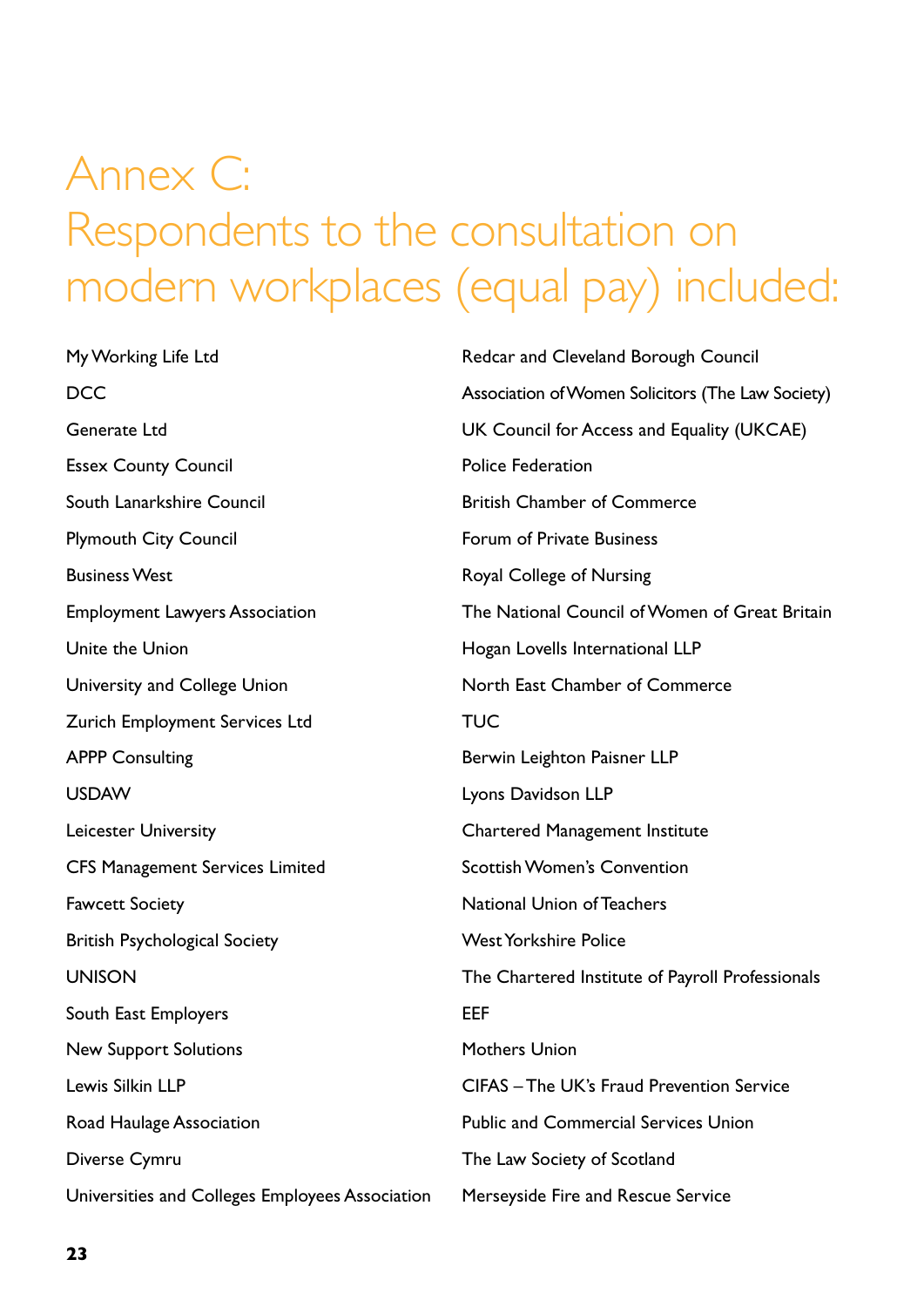| Derbyshire County Council                               | John Lewis Partnership                   |
|---------------------------------------------------------|------------------------------------------|
| <b>Citizens Advice</b>                                  | <b>STUC</b>                              |
| <b>Tesco Stores Ltd</b>                                 | <b>Federation of Small Businesses</b>    |
| ВT                                                      | Recruitment and Employment Confederation |
| Hampshire Chamber of Commerce                           | <b>CBI</b>                               |
| PricewaterhouseCoopers LLP                              | Scope                                    |
| Transport for London                                    | Institute of Directors                   |
| Prospect                                                | Equality and Human Rights Commission     |
| Legal & General Group Plc                               | Marks and Spencer Plc                    |
| <b>Local Government Group</b>                           | <b>Employment Tribunals</b>              |
| The Convention of Scottish Local Authorities<br>(COSLA) | <b>British Retail Consortium</b>         |
|                                                         | <b>Beachcroft LLP</b>                    |
| Chwarae Teg                                             |                                          |